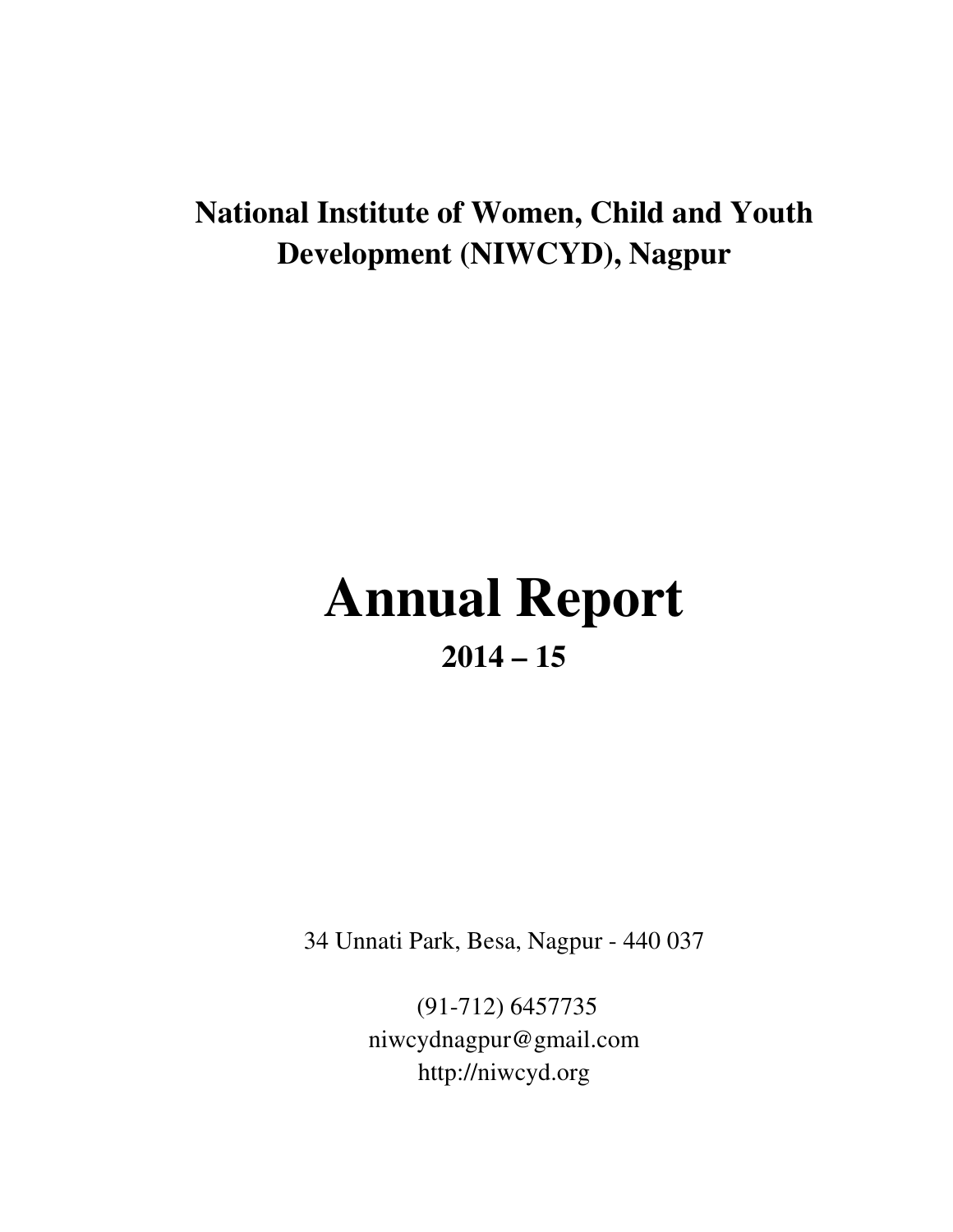# **PREFACE**

National Institute of Women Child and Youth Development has completed twenty six years from its registration in 1985. The organisation is strengthening their programme in areas of –

- (i) tribal empowerment for their rights
- (ii) agriculture promotion for food security
- (iii) child rights, specially platform children, child labour and girl child
- (iv) promotion of village volunteers (Gramdoots) for rural development
- (v) women empowerment through self help promotion and skill training
- (vi) networking with like minded organisations and their capacity building
- (vii) strengthening of self governance
- (viii) establish linkages with government agencies for convergence of different schemes on welfare and livelihood

Activities carried out on above areas during the year 2014–15 are presented in this report.

R.K. Malviya Chief Functionary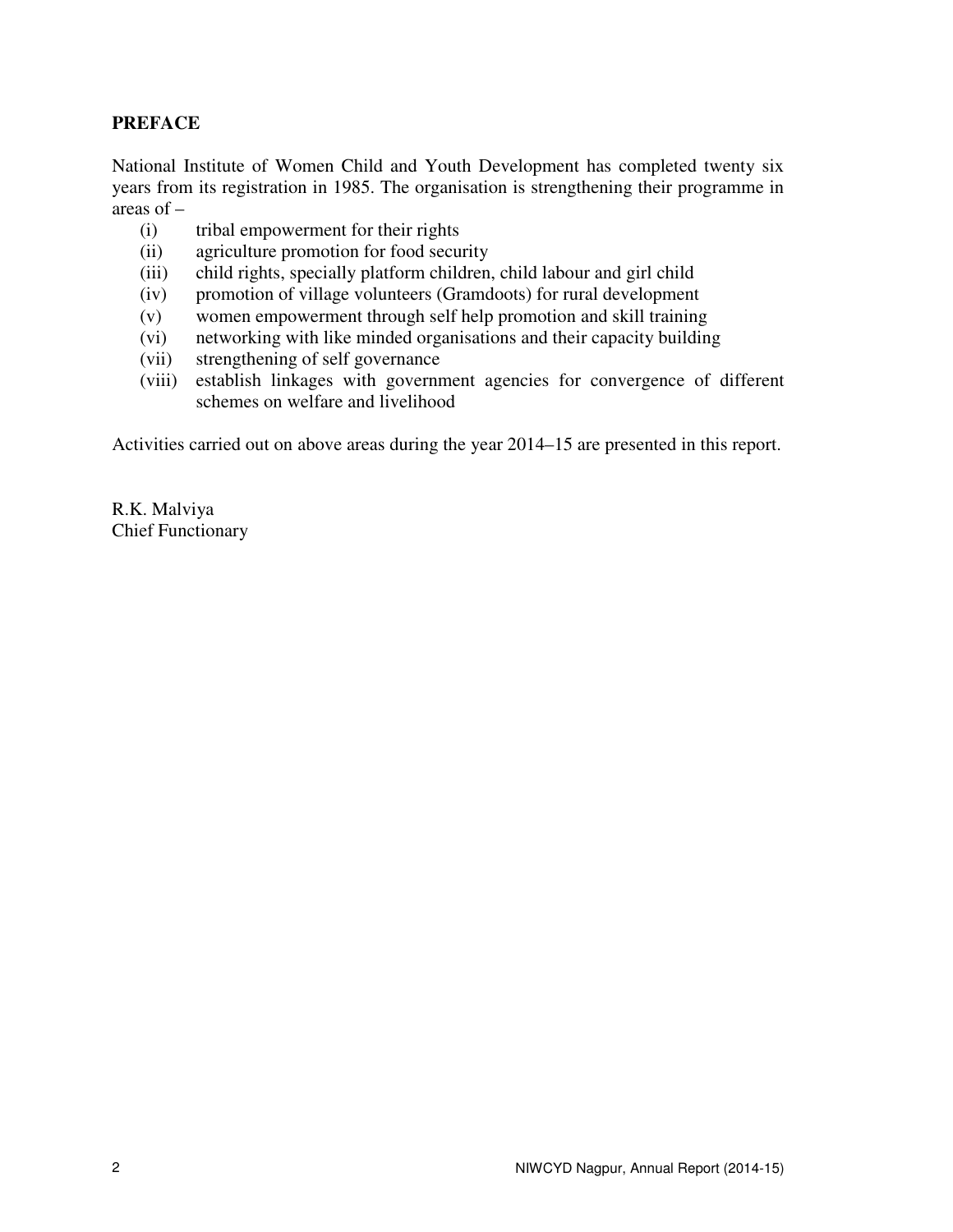# **Table of Contents**

| A1) LIVELIHOOD PROMOTION OF PRIMITIVE TRIBAL GROUPS AND MARGINALIZED COMMUNITIES IN |  |
|-------------------------------------------------------------------------------------|--|
|                                                                                     |  |
|                                                                                     |  |
| ENHANCE LIVELIHOOD OPPORTUNITIES OF TRIBAL LANDLESS AND MARGINAL FARMERS THROUGH    |  |
|                                                                                     |  |
| A3) NATIONAL RURAL EMPLOYMENT GUARANTEE CAMPAIGN WITH BAIGA AND GOND COMMUNITY IN   |  |
|                                                                                     |  |
|                                                                                     |  |
| A5) BARGI DISPLACED PEOPLE'S DEVELOPMENT PROGRAM, MP, PHASE VI13                    |  |
| A6) FORMATION OF FARMERS CLUSTER AND FARMERS PRODUCER ORGANIZATIONS FOR PROMOTION   |  |
| OF PULSES (UNDER SMALL FARMERS AGRI BUSINESS CONSORTIUM - SFAC)14                   |  |
|                                                                                     |  |
| A7) VEGETABLE INITIATIVE PROGRAMME IN VIDARBHA, MAHARASHTRA (SFAC) 15               |  |
| A8) AGRICULTURE INCOME ENHANCEMENT PROGRAM FOR MAHAKUSAL REGION MADHYA PRADESH. 16  |  |
|                                                                                     |  |
|                                                                                     |  |
|                                                                                     |  |
|                                                                                     |  |
| B2) RAJIV GANDHI NATIONAL CRECHE PROGRAMME - MP, CG AND MAHARASHTRA  19             |  |
|                                                                                     |  |
|                                                                                     |  |
|                                                                                     |  |
| B6) IMPROVING ACCESS TO EDUCATION FOR MARGINALIZED CHILDREN IN BHOPAL AND RAJGARH   |  |
|                                                                                     |  |
|                                                                                     |  |
|                                                                                     |  |
|                                                                                     |  |
|                                                                                     |  |
|                                                                                     |  |
|                                                                                     |  |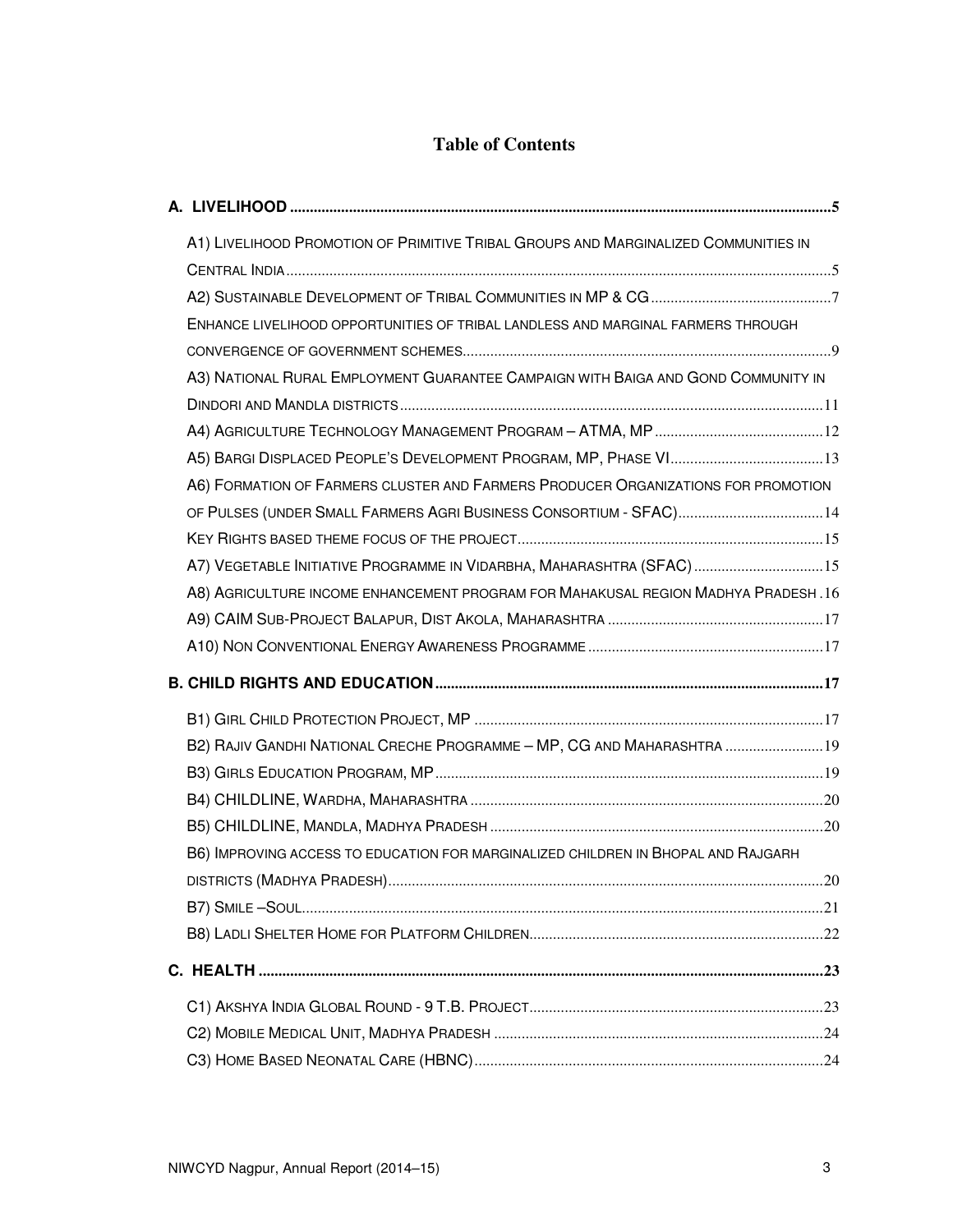| C4) IMPLEMENT PLA APPROACH WITH SHGS FOR IMPROVED DEMAND FOR HNWASH IN SAGAR         |  |
|--------------------------------------------------------------------------------------|--|
|                                                                                      |  |
| C5) PROMOTION OF ZINC & ORS FOR REDUCTION OF DIARRHEA AND AVERTING ITS OCCURRENCE IN |  |
|                                                                                      |  |
| C6) TOWARD HEALTH AND DIGNITY IMPROVING WATER, SANITATION AND HYGIENE (WASH) IN      |  |
|                                                                                      |  |
|                                                                                      |  |
|                                                                                      |  |
| D2) TEJASWINI RURAL WOMEN EMPOWERMENT PROGRAMME, MAHARASHTRA  27                     |  |
|                                                                                      |  |
|                                                                                      |  |
|                                                                                      |  |
|                                                                                      |  |
|                                                                                      |  |
|                                                                                      |  |
|                                                                                      |  |
|                                                                                      |  |
|                                                                                      |  |
|                                                                                      |  |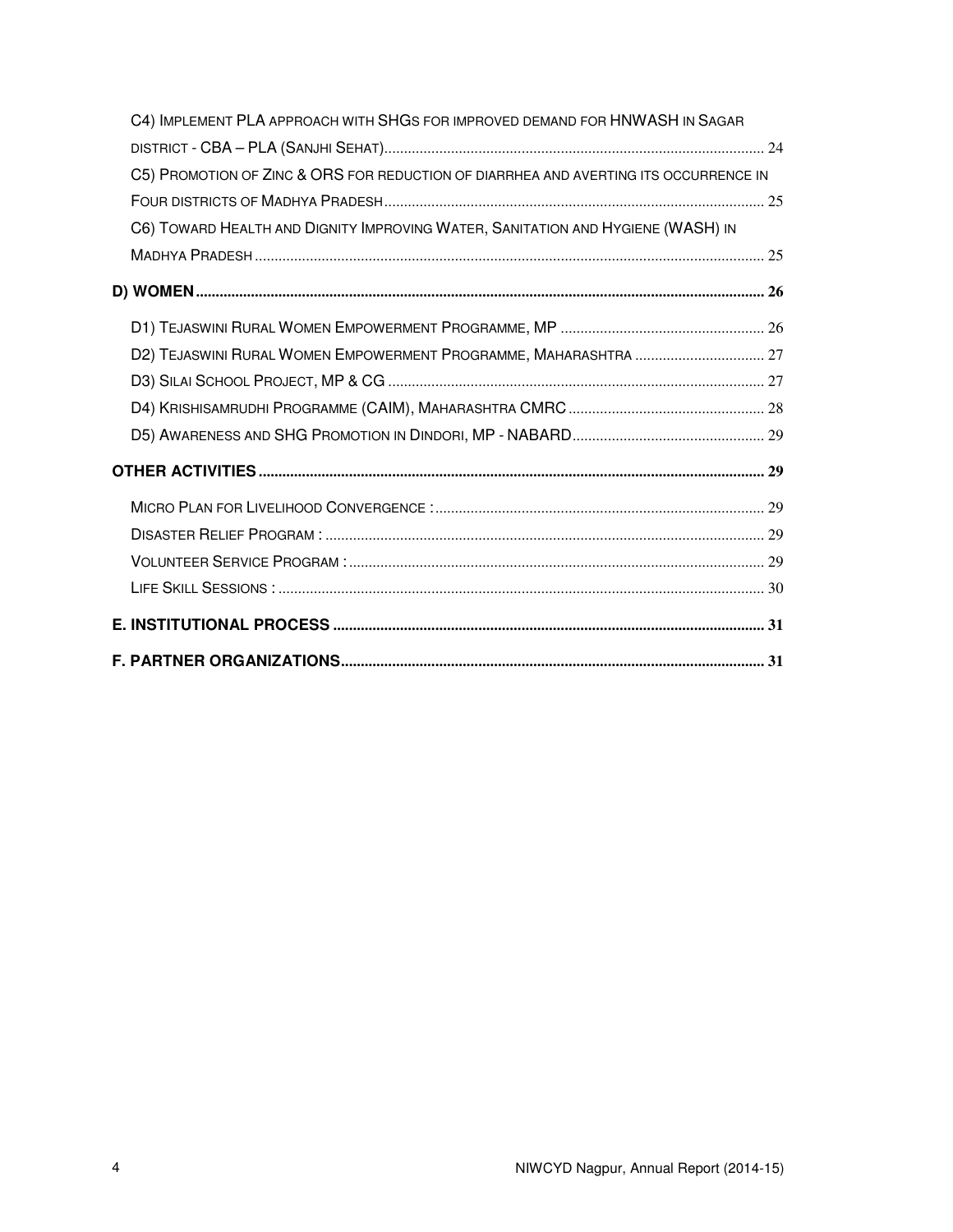# **A. LIVELIHOOD**

# **A1) Livelihood Promotion of Primitive Tribal Groups and Marginalized Communities in Central India**

Date of Starting : Year 2001 Supporting Agency : AWO International Location of Project (Block / District / State) : Samnapur, District Dindri Madhya Pradesh, Kondagaon block, Bastar district, Madhya Pradesh Coverage (No. of Villages / Slums) : 5 villages Population Coverage (No. of families / beneficiaries) : 380 families / 1545 population

#### Situation Analysis :

National Institute of Women Child and Youth Development (NIWCYD), Nagpur is implementing the project in 5 villages of Baiga Chak area in Dindori district, Madhya Pradesh state in Central India. The target group with whom NIWCYD is working is mainly Primitive Tribal Groups Baiga. Apart from the Baiga, there are also other tribal groups with whom the organization is working. These 5 villages are the direct intervention villages of NIWCYD. The project has got the extension for a period of one year based on the recommendations of the external evaluation conducted by AWO International in the last phase 2011-2013. The interventions are focused on strengthening the village level institutions and the community based organizations, so that they attain a certain level of sustainability by the end of the year.

During the current year, NIWCYD has focused on developing the Baiga Resource Centre at Samnapur. The basic idea behind developing the centre is that after the formal withdrawal of the organisation at the end of 2014, the Baiga Resource Centre will provide the guidance and the support to the people from the Baiga Chak area on the issues of their concern as well as the Centre will liaison with the government departments for linking the developmental schemes of the government with the people in the area. Another focus has been on preparing the grounds for the proper implementation of the Forest Rights Act, especially the Habitat Rights to the Baiga Community in the area as per the provisions of the Act.

Objectives :

1) Sustainability of the core interventions is ensured.

2) Enhanced food security for the families of the five villages in Baiga Chak area

| # | Name & brief description of the    | Beneficiaries covered                 |
|---|------------------------------------|---------------------------------------|
|   | activity                           |                                       |
|   | Meetings between the village       | Three meeting were conducted in which |
|   | representatives, gramdoots and the | 446 people participated               |
|   | officials of Baiga Development     |                                       |
|   | Authorities.                       |                                       |

| Activities carried out during the year : |  |
|------------------------------------------|--|
|------------------------------------------|--|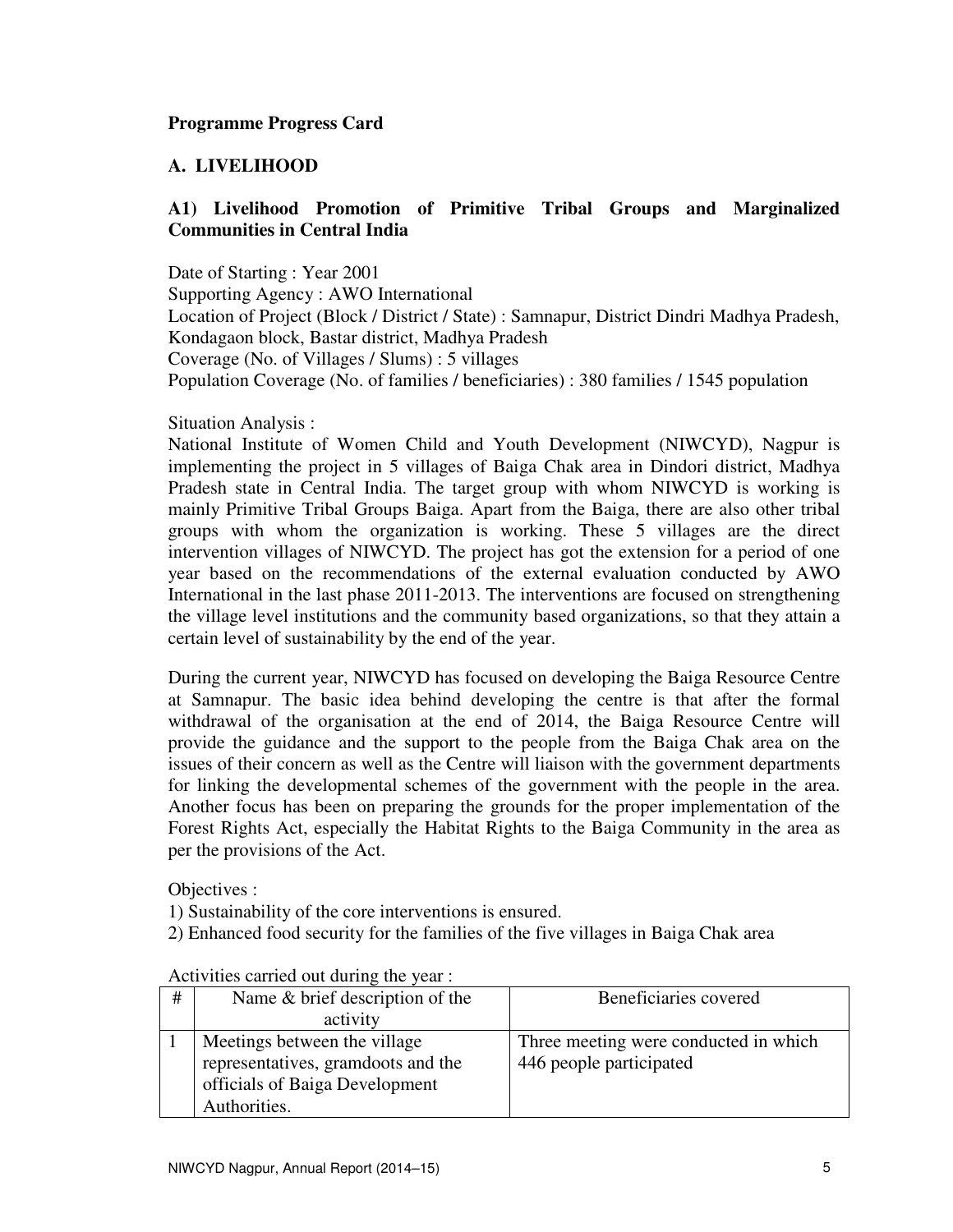| $\overline{2}$ | Meetings with Krishi Vigyan Kendra       | Two meetings were organised with Krishi    |  |
|----------------|------------------------------------------|--------------------------------------------|--|
|                | (Agriculture Science Centre)             | Vigyan Kendra Dindori in which 100         |  |
|                |                                          | people participated.                       |  |
| 3              | Follow up meetings with village          | 4 meetings have been organised in which    |  |
|                | institutions                             | 65 representatives of village institutions |  |
|                |                                          | from 5 villages participated               |  |
| $\overline{4}$ | Development of sustainable               | Meetings have been conducted and the       |  |
|                | management system for Baiga              | General Body of the Baiga Resource         |  |
|                | <b>Resource Centre</b>                   | Centre has been formed.                    |  |
| 5              | <b>Demonstrations at Resource Centre</b> | Demonstrations on compost and manure       |  |
|                |                                          | development along with drip irrigation are |  |
|                |                                          | held at resource centre regularly.         |  |
| 6              | Half Yearly Review Meeting of            | 2 half yearly review meeting is held in    |  |
|                | <b>Executive Committee of Resource</b>   | which 83 people including the members of   |  |
|                | Centre                                   | general body and executive committee       |  |
|                |                                          | participated.                              |  |
| $\overline{7}$ | Training of farmers                      | Two trainings were organised in which      |  |
|                |                                          | 109 farmers from the project area          |  |
|                |                                          | participated.                              |  |
| 8              | Exposure of farmers to Krishi Vigyan     | The exposure of the farmers was organised  |  |
|                | Kendra (Agriculture Science Centre)      | at Krishi Vigyan Kendra Dindori in which   |  |
|                | Dindori                                  | 33 farmers from 5 project villages         |  |
|                |                                          | participated.                              |  |

Key Achievements :

- 1. In 5 project villages 455 proposals have been submitted in the Gramsabha meetings for the approval. These proposal included demand for work, the demand for social security schemes and the proposals for agriculture department. Of these 455 proposals, 407 proposals have been have been accepted by the Gramsabhas and the work has been started in the project villages.
- 2. 203 families (57%) from the project area have applied for the programmes to agriculture department and KVK
- 3. 2 demonstrations of compost pits have been completed at the Resource centre. 5 demonstrations have been organised in the five project villages.
- 4. 46 demonstrations of seed treatment held in the five project villages both for kharf and Rabi seasons.
- 5. 137 farmers from five villages have started maize cultivation by improved agriculture techniques,
- 6. 186 farmers (49%) from the five project villages have accessed the programme of KVK of millet production
- 7. 109 families (29%) from the five project villages have prepared compost and manure which will be used for vegetable cultivation.
- 8. 208 families (55%) have cleared the previous debts of grain banks.
- 9. 283 families of 5 villages have whole year food security as the agriculture production was good as well as people got the work under National Rural Employment Guarantee Sscheme.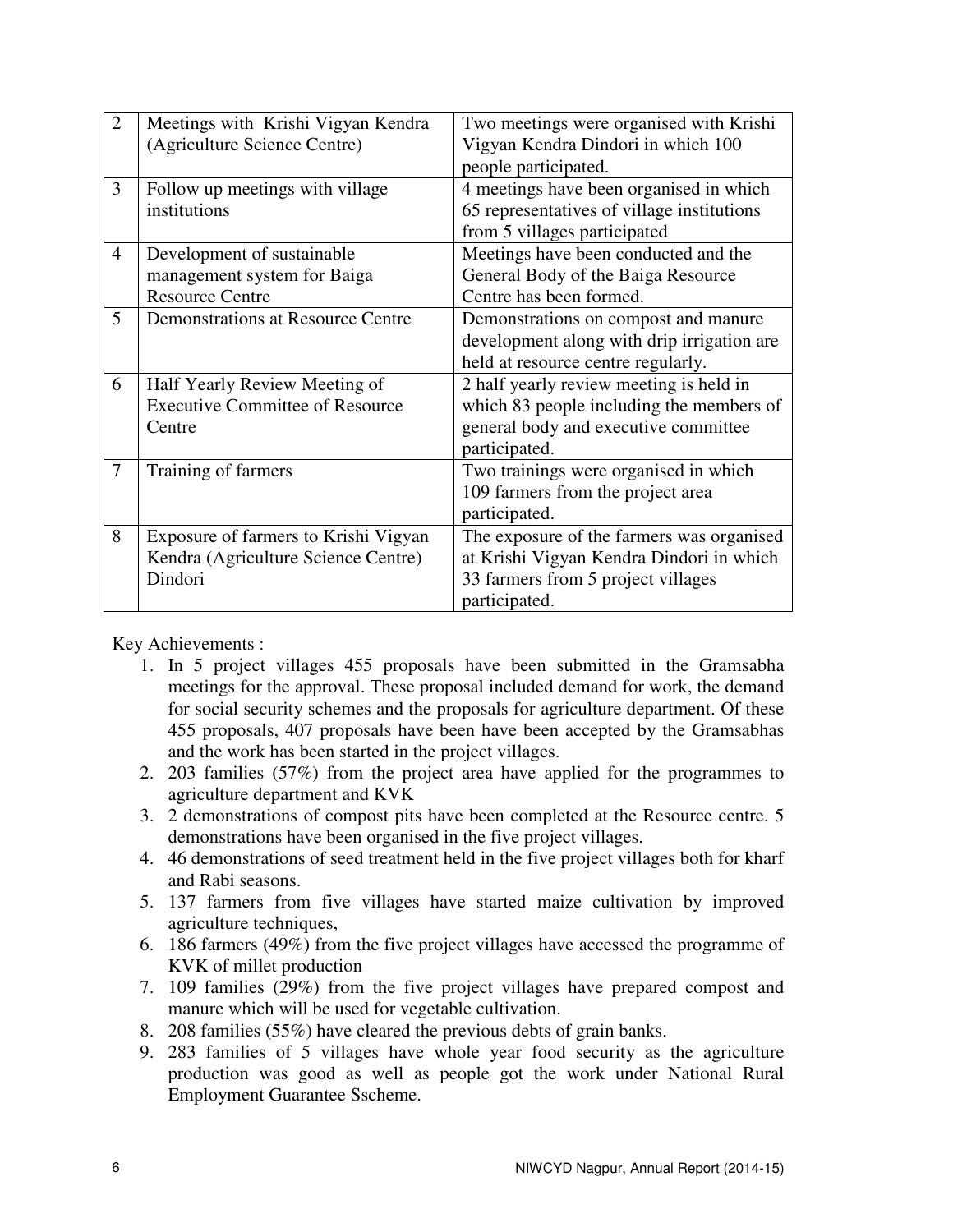10. 97 families from the 5 project villages have achieved the food security for 9 to 10 months in a year

#### Impact:

In the five project villages, which were in the "C" category at the end of the last phase, the functioning of the village institutions has improved. People from these villages are participating in the village level decision making processes and in the meeting of the Gramsabhas. With the introduction of improved varieties of hill millets and the line sowing practices in the maize cultivation are adopted by majority of the farmers, the food grain production has increased by nearly, 30% in these villages. Along with this, nearly, 35% families have started the vegetable cultivation in these villages. This has helped the people in having some additional income through sale of vegetables in the local weekly markets, as well as, the people are getting the nutritional vegetables in the villages.. The implementation of the National Rural Employment Guarantee Scheme has improved in the entire area, and people are getting the wages of their work within one month.

The General Body of the Baiga Resource Centre has been formed and the first executive committee of the Baiga Resource Centre is in place. The rules and regulations for the functioning of the Baiga Resource Centre are also developed in the participatory way. The material develoed for the people and the books  $\&$  literature purchased for the people will cater to the needs of the people in future. Even though the General Body and Executive Committee of the Baiga Resource Centre are formed, they will need hand holding support for another two to three years so that these institutions are developed in to self dependant ones. Fortunately, NIWCYD has started the programme called "Sustainable Tribal Livelihood Programme" focusing on ecological farming and the Forestry issue in the Bajag block of Baiga Chak area and adjoining Amarpur block. The office at Samnapur will also be functional in the coming years. All these will help in developing and providing hand holding support to the Baiga Resource Center. Also the proven concept of the Forestry Study Groups has also been adopted in the new programme

During the year, NIWCYD has also focused on the issue of Habitat Rights of the entire Baiga Chak area under the Forest Rights Act 2006. NIWCYD being the member of a National level forum working on the forest rights issue, also was the part of the process to frame the processes and rules for the Habitat Rights under FRA. The Ministry of Tribal Affairs, Government of India has accepted these rules and procedures of the implementation of the Habitat Rights under FRA 2006.

#### **A2) Sustainable Development of Tribal Communities in MP & CG**

Project duration: April 2011 – March 2014 Project Area – Dindori, Mandla, Satna and Jabalpur in MP & Kondhagaon in CG No. of villages – 100 Beneficiary families – 7200 Supporting Agency : TdH, India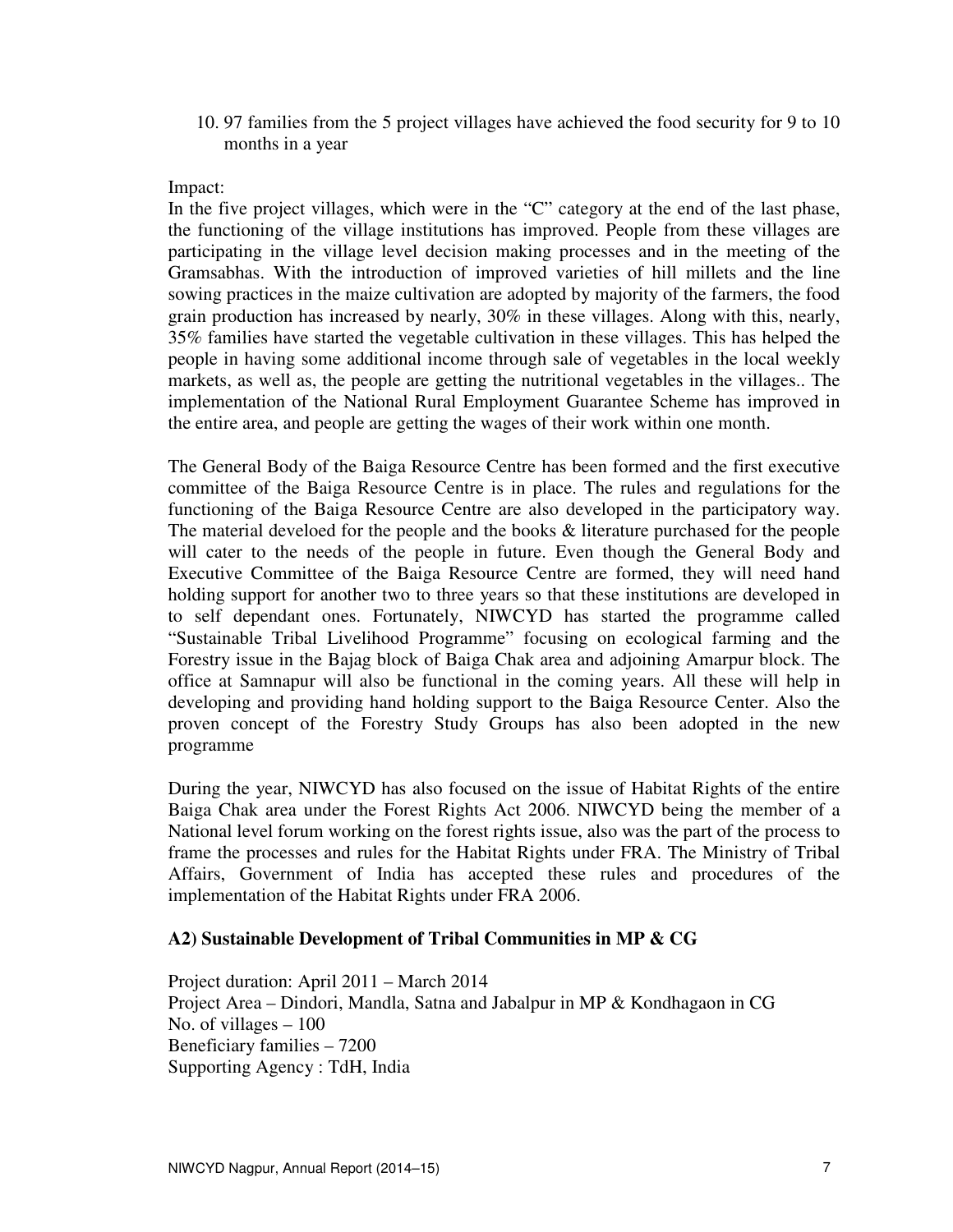#### Project Goal

Building and strengthening people's institutions and access to education in 100 tribal villages in Mandla, Dindori, Satna and Jabalpur districts of Madhya Pradesh and Bastar district of Chhattisgarh; thereby enabling efficient convergence of government schemes for the livelihood of the tribal, proper functioning of school system.

#### **Objectives**

Objective 1: Child Right and Education - Children in the school going age in all the 100 villages have access to education ensured

Objective 2: Livelihood and strengthening of people's institutions - The people's institutions in 100 villages for accessing government schemes to strengthen the livelihood of the tribal and marginalized community strengthened.

Objective 3: Women Empowerment - Women become integral part of the decision making process in the village development process

Project Area : The project is being implemented in the Central India region in Mandla, Dindori, Jabalpur, Satna in Madhya Pradesh and Bastar district in Chhattisgarh State. Along with that one Advocacy Unit in Bhopal is also supported by the project for advocacy at the state level on the issues of the people.

| S.N.              | District      | <b>Blocks</b>        | No. of villages |  |
|-------------------|---------------|----------------------|-----------------|--|
| A) Madhya Pradesh |               |                      |                 |  |
|                   | Dindori       | Baiga Chak           | 20              |  |
| 2.                | Mandla        | Mawai                | 20              |  |
| 3.                | Jabalpur      | Bargi                | 20              |  |
| 4.                | Satna         | Majhagava            | 20              |  |
| 5.                | <b>Bhopal</b> | State level advocacy |                 |  |
| B) Chhattisgarh   |               |                      |                 |  |
| 6                 | <b>Bastar</b> | Kondhagaon           | 20              |  |

District wise blocks and number of villages being covered are as follows:

The selected pockets are tribal dominated and most of the villages except ones in Jabalpur come under Fifth Schedule area [a specially designated tribal dominated area]. Of the total coverage of the villages, 50% villages are forest villages.

# Major Achievements :

Promotion of quality education and protection of children through implementation of RTE act

- Intervention in 139 schools of 100 villages of the project area.
- Total 8772 children in the age group of 6-14 are enrolled in the primary and middle schools.
- Total 139 school have toilet out of this 96 separate toilets are specially for girls.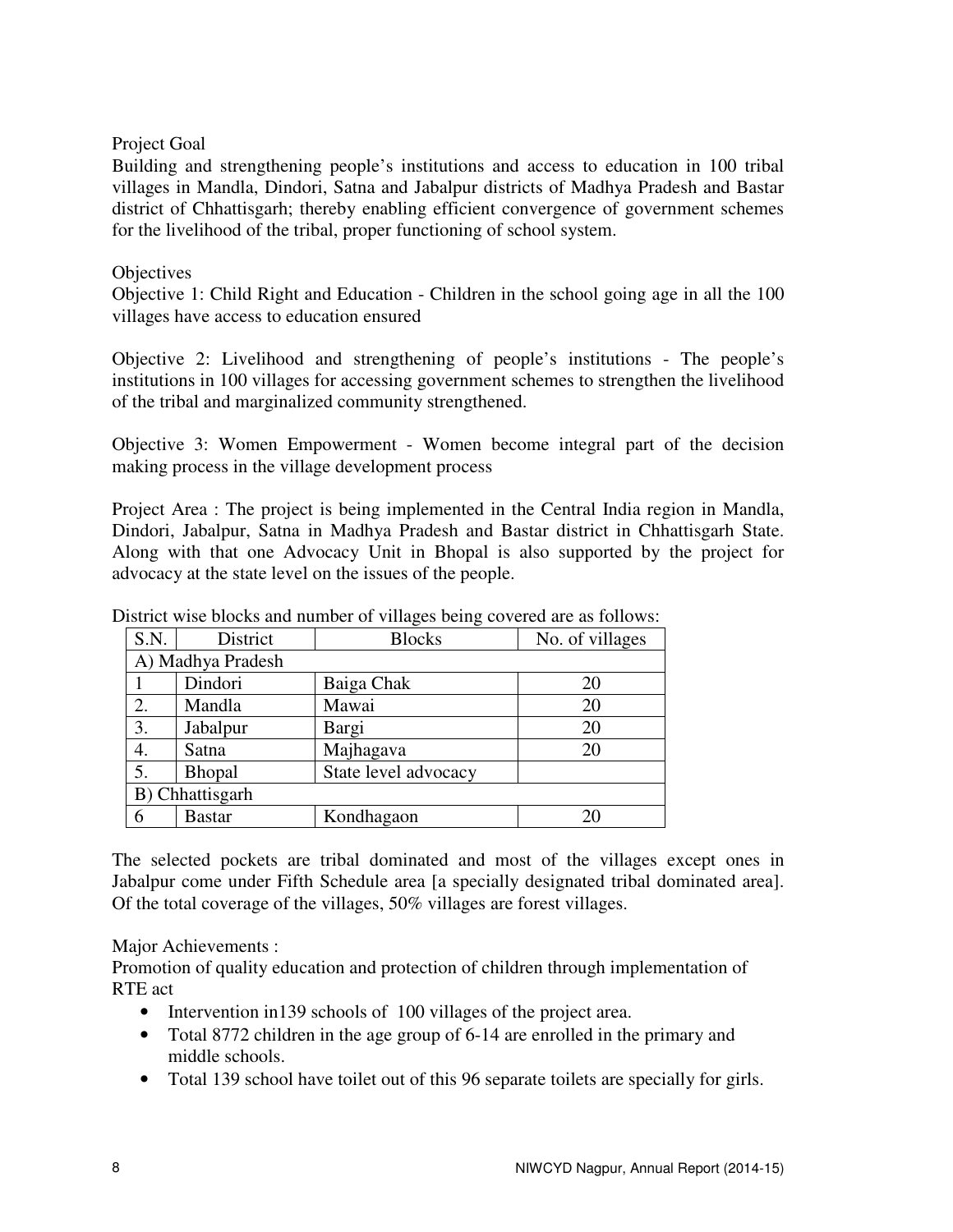- 197 Male and 74 Female total 271 teachers male and female both are placed in 139 schools. 352 class rooms are in 139 schools.
- 8772 children are getting MDM as per the menu chart. Separate kitchen sheds are used for cooking MDM.
- 110 schools have play grounds. Drinking water is available during school hours. Water issued for drinking purpose from 114 Hand Pumps (are in the school campus) and from 15 wells (in the villages) Each school has water containers for storing water.
- In 19 school wall compound are constructed.
- In 113 schools have sports materials such as football, cricket kit etc. In 139 schools
- Total 137 SMCs are reformed in 139 schools and these SMC are monitoring the school activities
- 17 SDPs are prepared and submitted to Panchayat for approval.
- 30 CPCs are formed in 30 villages.
- 4469 children in the age group of 0-6 are enrolled in Anganwadis getting benefits of supplementary nutrition.
- 1919 children are immunised. This service has been provided by the ICDS through 122 Anganwadi centres.

Enhance livelihood opportunities of tribal landless and marginal farmers through convergence of government schemes

- Total job card holders in 100 villages were 7231.
- Out of 7231job card holders 3562 families worked under NREGA.
- 60 families got 100 days work, 257 families got 80 days work and 1541 families got 60 days work under the MNREGA

Forest community rights claims accepted by government. Pending and earlier individual claims submitted are followed up

- In the year 2014-2015 total 124 community forest land claims were filed. 39 community claims are received during this year.
- Total 85 CFR are claimed are under processes with the concern department.
- The cumulative status of (2014 and 2015) CFR related refilling is 241. The efforts by community to refill the rejected CFR claims a are continuous process,where as the land for cattle grazing, sacred grows, community water resources , river beds , burial grounds and common property resources comprises the land mass in which the forest dwellers have their existence by generation.
- Total 1514 individual claims were filed. Out of this 1048 individual rights are obtained and 259 claims have rejected out of this 149 claims have refilled
- New individual claims filing and refilling process is continued.

Youth are active in village development issues and protection of village environment.

- 100 youth clubs are formed in the 100 villages
- Youths are working on the issues of village environment, forest protection and issues of village development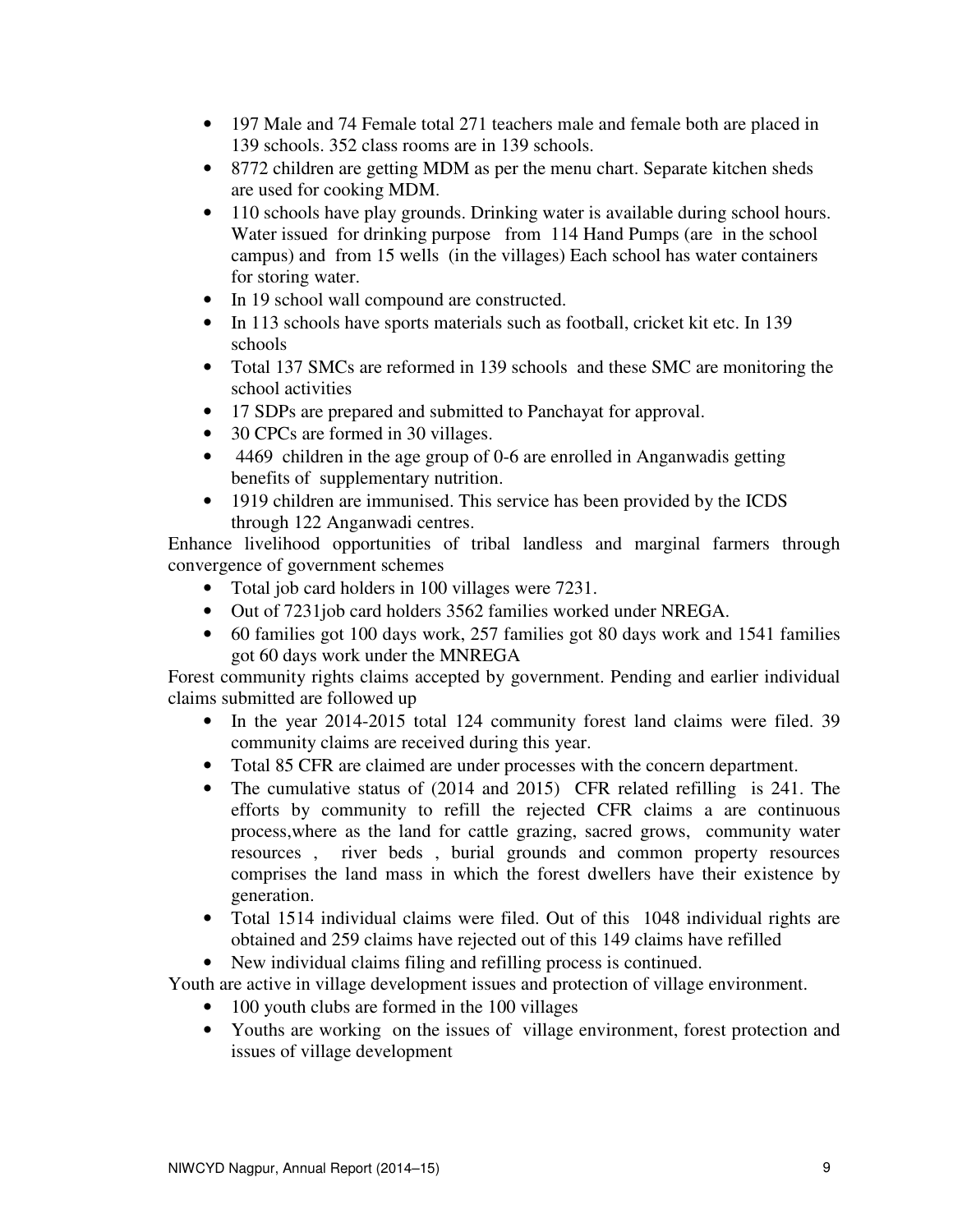• 3188 youths are taking interest in the development work of their respective villages. They are aware to take care of forest protection and handling issues of concerning their forest and ecology.

Increased monitoring and access to health and nutrition services in 100 villages

- Gramdoots and project team create awareness on various aspects of nutrition and immunization for children. Regular immunization programme of children and pregnant women are held in the villages. 1482 children got imunisation, 910 preganant women and 921 Lactating women benefitted from government schemes.
- Creating awareness through health education focusing on women health hygiene and women rights. ANM and ASHA workers and trained women from the villages along with 118 Anganwadi centres are working on the issues and promoting institutional deliveries.
- Jaccha Baccha cards are available with all the eligible families. Awareness and facilitation process conducted with SHG members on rural sanitation.

Women are watchful and monitoring the protection of children especially girls

- Creating awareness regarding the sexual abuse and discussion on good bad touch. Responsibility of health education and protection of children has been taken by the trained women .
- Total 3753 girl child in the age group of 0-14 are in the 100 villages of project area.

Regarding awareness about the ICPS & POSCO Act

- in 100 villages of the project area 202 Children Clubs consisting 2923 membersare aware about the child abuse and they ensured that no children will be subjected for any kind of abuse or trafficking. In addition to this other CBOs having participation of 5571 youth and SMC members and Gramdoots had conducted meeting to discuss on the issues of POSCO, child protection Act.
- Children club members are now aware about the provisions in child protection act and have understood the importance of the act. 6 Children Federation are formed in 5 clusters of the project area and are now monitoring and taking care of other children.
- They ensured that no children will be subjected for any kind of abuse or trafficking. The staff conducted orientation for Gramdoots at cluster level on ICPS& POCSO for facilitation the knowledge at community and school level
- In 100 villages of the project area 30 CPCs are formed covering 410 CPC members. 159 women members of CPCs are actively participated in 177 meetings organised in the communities. The village wise process of CPC formation in each village is going on.

Women Empowerment Programme

- Total 210 SHGs covering 2634 women members are functioning in 100 villages of project area .Regular monthly meeting of women SHGs organized and discussed issues related to women rights.
- During this year incentive training was conducted for 70 women on women rights, nutrition, water and health. Orientation conducted at village level. Awareness created in 2634 women regarding the issues of women.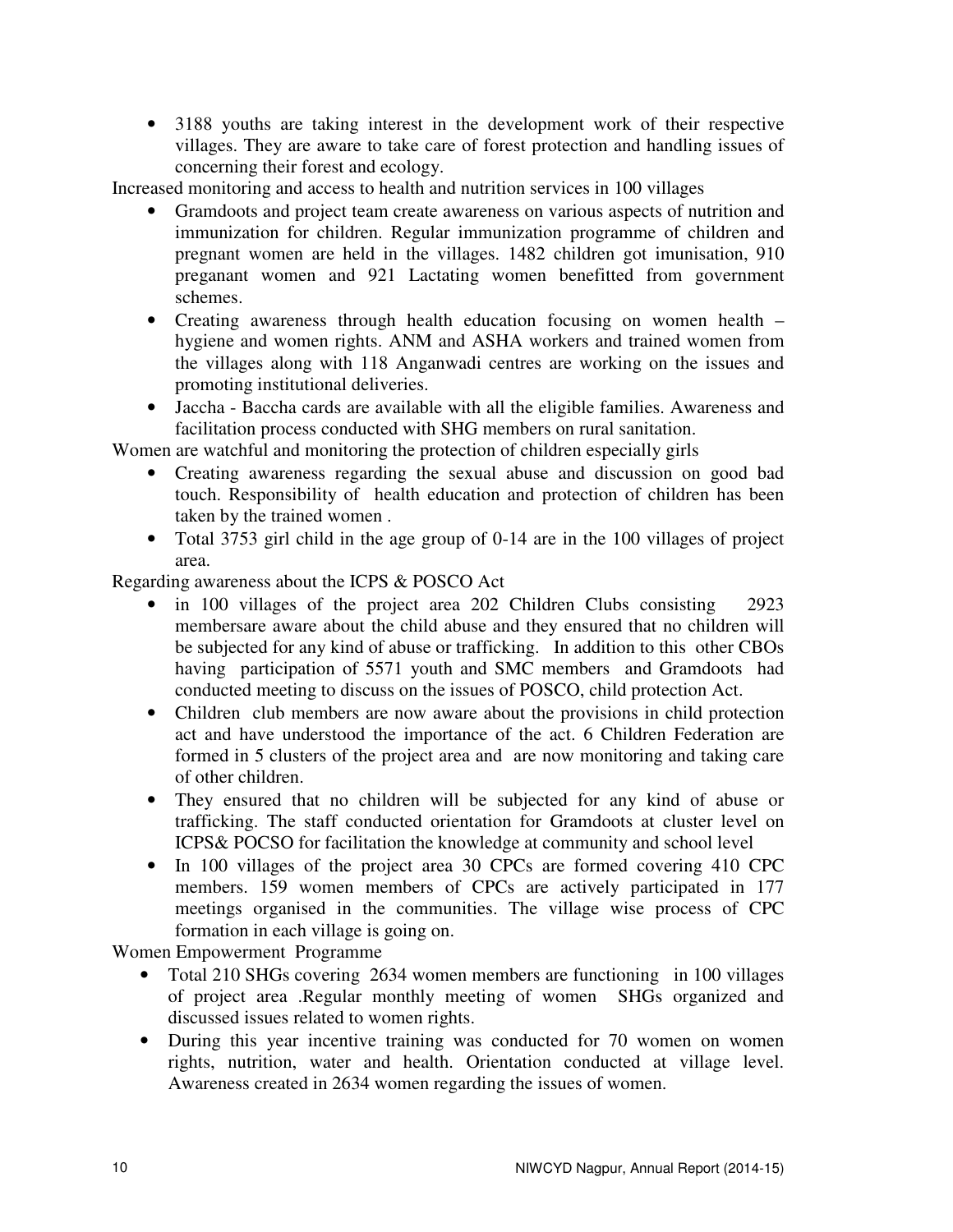• 2634 women participants have got training on child trafficking and child protection. And they are taking care of the children of their respective villages.

#### **A3) National Rural Employment Guarantee Campaign with Baiga and Gond Community in Dindori and Mandla districts**

Project duration: April 2012 No. of villages – 150 No. of Village Volunteers (Gramdoot) – 150 Population Covered – 22,000 Supporting Agency : SwissAid India

#### Objectives:

To strengthen the livelihood resources of 120 tribal villages by linking with different government schemes for livelihood promotion through the development of 120 village level male and female leaders

Achievements :

- Resource maps developed for 28 villages.
- Land resources of 124 families developed.
- 14 dugwells developed.
- 3 stop dams created for irrigation.
- Management committees have been formed in 22 villages
- All 28 villages have applied for the community rights..
- 40 thousand acres of forest protected form fire.
- Management of 40 thousand acres forest of Baiga Chak area started.
- Forest is protected from fire.
- Social audit process conducted in 3 project villages.
- Payment process of NREGS streamlined in the project area.
- In 22 villages the Bio-diversity registers have been prepared.
- These registers are updated regularly by the members of forestry Study Groups.
- The haullted work of NREGS restarted in the project area.
- Pending wages of work done by the people has been streamlined for 9 wells and 14 road construction work.
- Traditional leaders and PRI representatives of 52 villages of Baiga Chak area decided to form a claim for the Habitat Right of Baiga Chak area.
- District Administration has given its consent for the Habitat Right of the Baiga Chak area.
- Awareness has increased among the people on forest conservation and forest protection.
- Plantation of 14700 saplings in the forest.
- 14 villages of Baiga Chak area have started forest protection of their forests.
- People are getting the wages in time after the completion of the work as the records are prepared and submitted in time by the Mates
- Project staff is giving support for the training at Panchayat level.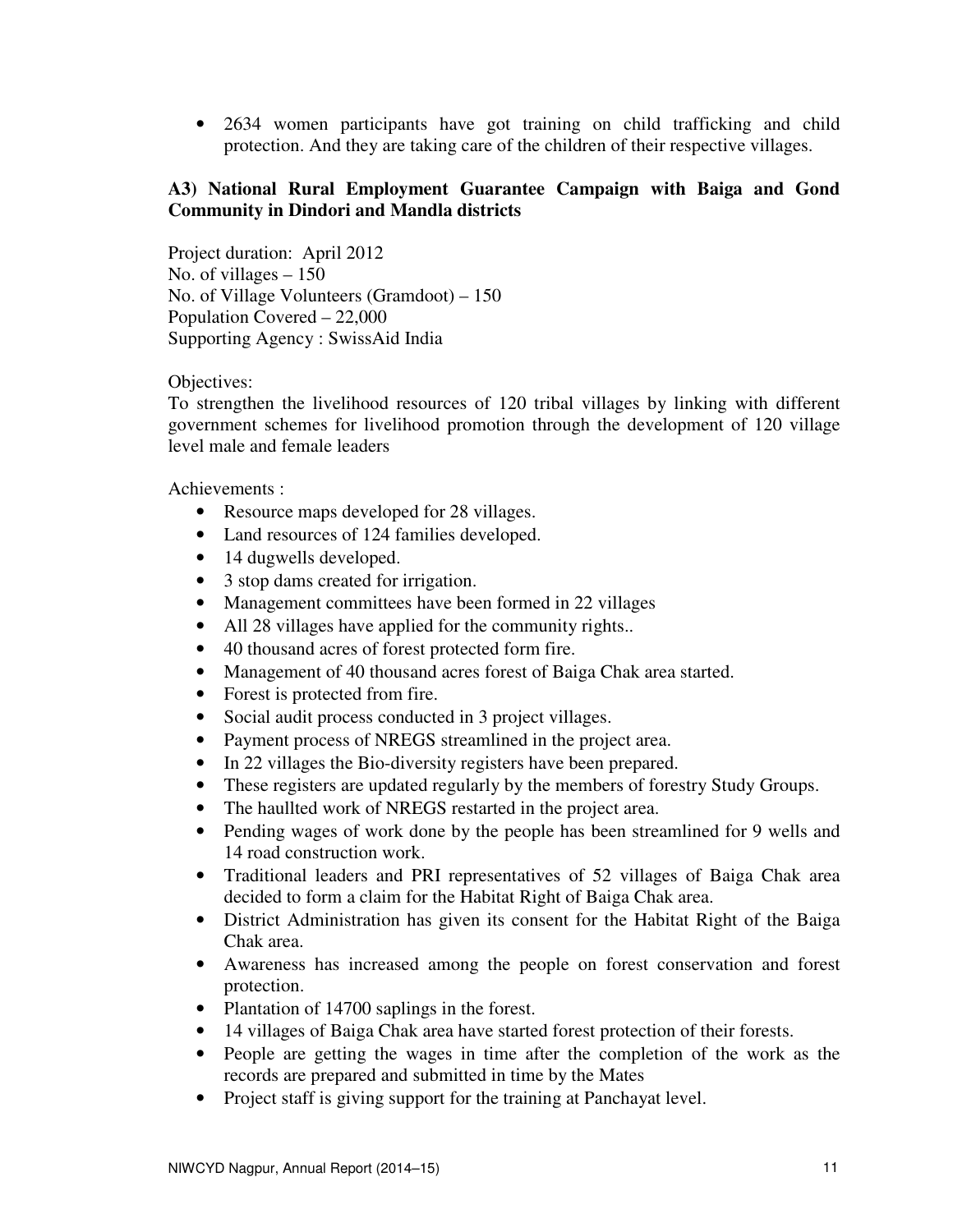- Support for the proper execution of the work and implantation of the plan is provided by the field staff.
- Work plans focusing NREGS work has been developed in 28 villages and the plans are approved by Gramsabbhas.
- 988 farmers from the project area have been trained in improved agriculture techniques and they are applying those techniques in the practice.
- People learnt the techniques of SRI but due to less rainfall, the yield was low
- 22 farmers from the project area have developed ecological demonstration plots in their field of different crops as well as mixed cropping pattern.
- The other farmers from the surrounding area have started replication of processes.
- 48 women farmers have done the planning of their farms using improved agriculture techniques. These women have taken multiple crops such as food grains, pulses and vegetables along with composting. Women have earned additional income from vegetable cultivation.
- Survey report compiled.
- Village level social action groups are raising the issues related to NREGS and FRA in the Gramsabha meetings.
- 201 new individual rights awarded.
- Gramdoots are giving more focus on the work in villages and pointing out the loopholes to the concerned authorities. They are also raising the issues of the payment of wages.
- Implementation of various government programmes in the project villages.
- The team is preparing the action plan on monthly basis and are working in the field area accordingly. The major issues in the field area are documented regularly. The strategies are planned and implemented for achieving the objectives of the project.

# **A4) Agriculture Technology Management Program – ATMA, MP**

Date of Starting : July 2009 Supporting Agency : Dep. of Agriculture M.P. Govt Location of Project : 15 Block / 6 Districts / State Madhya Pradesh Coverage : 360 Villages Population Coverage : Under This Program 18000 Families benefitting

Objectives of the projects:-

- To Identify specified needs of farming community for farming systems based agriculture development
- To setup Priorities for sustainable Agriculture Development With Farming Systems Approach
- To. Draw Plans For Production based systems activities to be undertaken by farmer / Ultimate Users
- To facilities the empowerment of framer /producers though assistance for Mobilization, Organization in to association .cooperatives etc. for their increased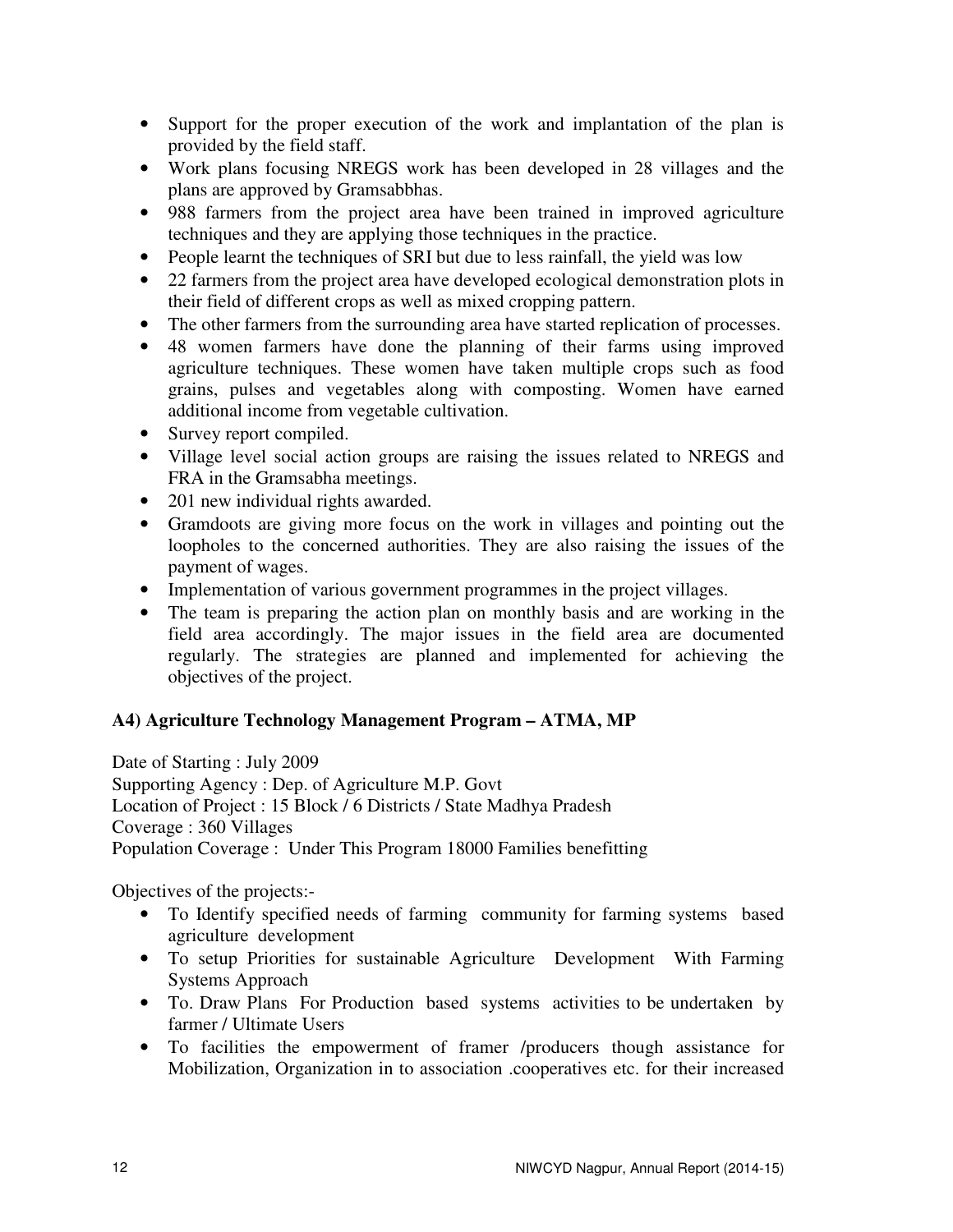participation in planning, marketing technology dissemination and agro processing etc.

| Activity          | Achievements 2015 | Keys achievements                                                                                                                                                        |  |
|-------------------|-------------------|--------------------------------------------------------------------------------------------------------------------------------------------------------------------------|--|
| Farm School       | 370 famers        | 370 farmers have benefited<br>$\bullet$                                                                                                                                  |  |
|                   |                   | Villagers are using this platform for<br>٠<br>learning and sharing.<br>These schools are supporting the<br>$\bullet$<br>villagers in availing the government<br>schemes. |  |
| Demonstration     | 75 famers         | Helping the farmers in learning new<br>$\bullet$                                                                                                                         |  |
| Agriculture       |                   | crop management techniques.                                                                                                                                              |  |
|                   |                   | Awareness on low cost techniques.                                                                                                                                        |  |
| Farmer<br>Group   | 1537 Farmers      | The activity has helped farmers<br>٠                                                                                                                                     |  |
| formation<br>and  |                   | learn bank linkages.                                                                                                                                                     |  |
| Capacity Building |                   | Awareness received<br>$\bullet$<br>$\alpha$<br>new                                                                                                                       |  |
|                   |                   | agriculture schems of government.                                                                                                                                        |  |
|                   |                   | farmers have shared their<br>The <sub>1</sub><br>$\bullet$                                                                                                               |  |
|                   |                   | knowhow with other fellow farmers.                                                                                                                                       |  |

To develop capacities of the community Activities carried out during the year

Key Achievements :

- 15 Farm schools established benefitting 370 farmers;
- 75 demonstration plots developed. Each demonstration plot providing inputs for practices to 20 to 30 farmers;
- 75 Farmers' Interest Groups formed at the block level (1537 farmers).

# **A5) Bargi Displaced People's Development Program, MP, Phase VI**

Location of Project: Bargi, Jabalpur district, MP Population Coverage: 15 villages Supporting Agency: Swissaid India

Objectives:

- Tribal communities gain individual land and community forest entitlements
- Tribal families increase their agricultural productivity
- Gram sabhas are regularly convened and begin to take actions for effective implementation of government laws and schemes.

Achievements :

• 125 families have put up their resolutions in the Gramsabhas for the land bunding work on 195 acres under NREGA which have been forwarded to Janpand Panchayats.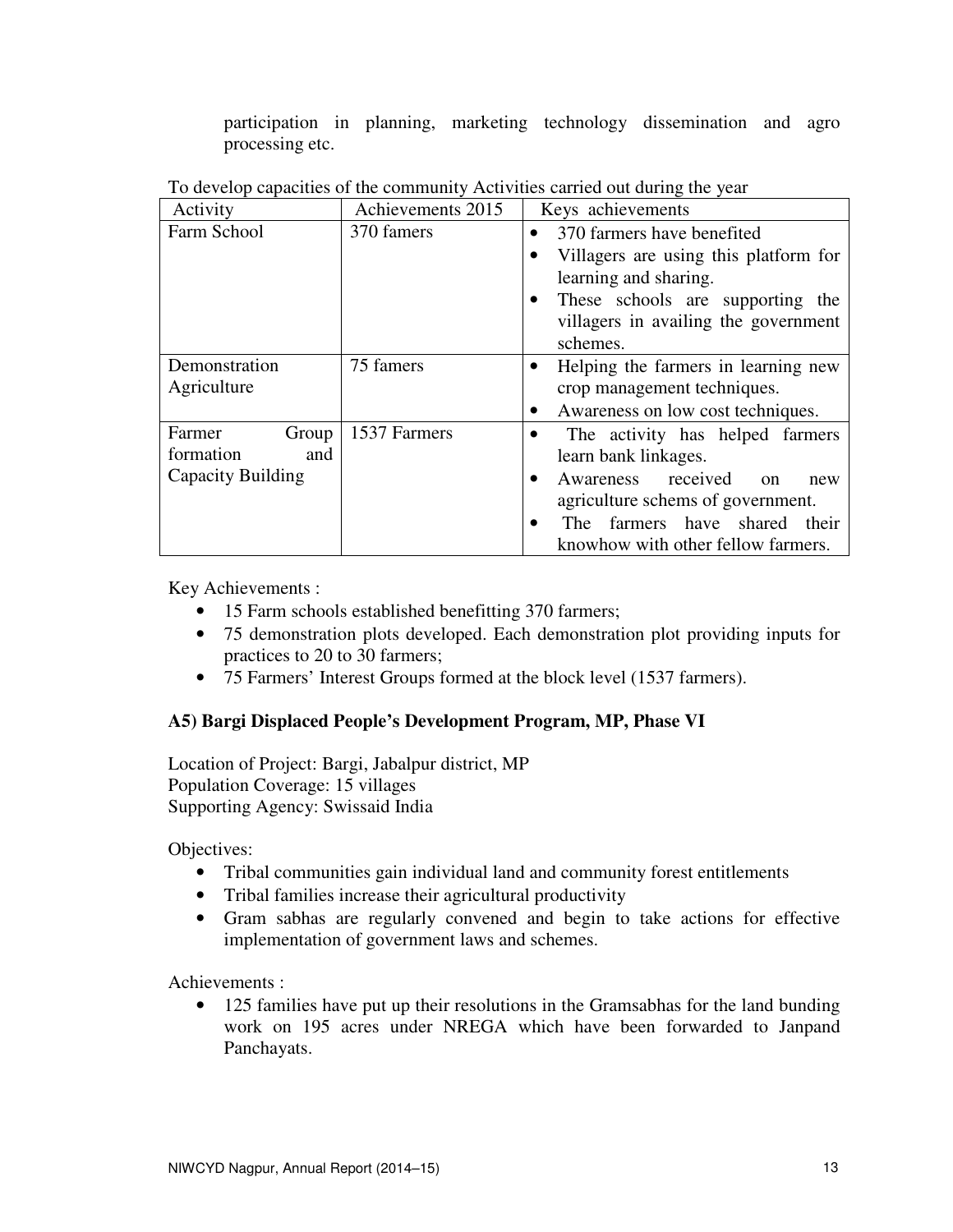- 371 individual claims form 15 villages the Community Claims have been filed by village communities with Forest Rights Committees. 50 % families received land entitlement.
- Federation of Gramdoots raising issues of land entitlements and livelihood of displaced families.
- Women participation has increased in meetings of Gramsabha.
- 72 women and 128 men have done SRI on their individual plots.
- 25 famers have done line sowing in Maize and have done vegetable cultivation in Maize.
- Village level MNREGA Forum formed in all project villages and they are demanding work.

# **A6) Formation of Farmers cluster and Farmers Producer Organizations for promotion of Pulses (under Small Farmers Agri Business Consortium - SFAC)**

# Year of Starting: Oct. 2011

Supporting Agency : Small Farmers Agri Business Consortium (SFAC), New Delhi in collaboration with Department of Agriculture, Govt. of Maharashtra.

Location of Project : 3 Districts of Vidarbha Region of Maharashtra spread over 5 Tehsils and 106 villages.

Goal: To provide assured and remunerative market access to pulses producing marginal farmers through enhanced farm yield and better marketing option through undertaking collective steps in which the producer farmers will be primary stakeholders.

Objectives:

- To enhance the production of pulses (significantly Tur) for poor and marginal farmers.
- Explore and provide improved market access for village farmers through Farmers Producer Organization (FPO) and institutionalize collective marketing process in future.
- Formation & strengthening of farmers Interest Groups (FIG) & Farmers Producer Organization (FPO) as informal village level institution (FIG) & a registered body (under companies Act. ).
- Empower and enable people's institutions (formal & Informal) to undertake management activities of procurement and marketing of agriculture produces.

| Project Locations                         | 106 villages spread over 5 Talukas (Wani, |  |
|-------------------------------------------|-------------------------------------------|--|
|                                           | Digrass, Babulgaon, Selu & Ural) within 3 |  |
|                                           | districts (Yeotmal, Wardha & Akola)       |  |
| Number of villages covered directly under | $\mid$ 106                                |  |
| the project                               |                                           |  |
| Number of families under direct coverage  | 4500 marginal farmers                     |  |
| Total population under direct project     | 22500                                     |  |
| coverage                                  |                                           |  |
| Women                                     | 2000                                      |  |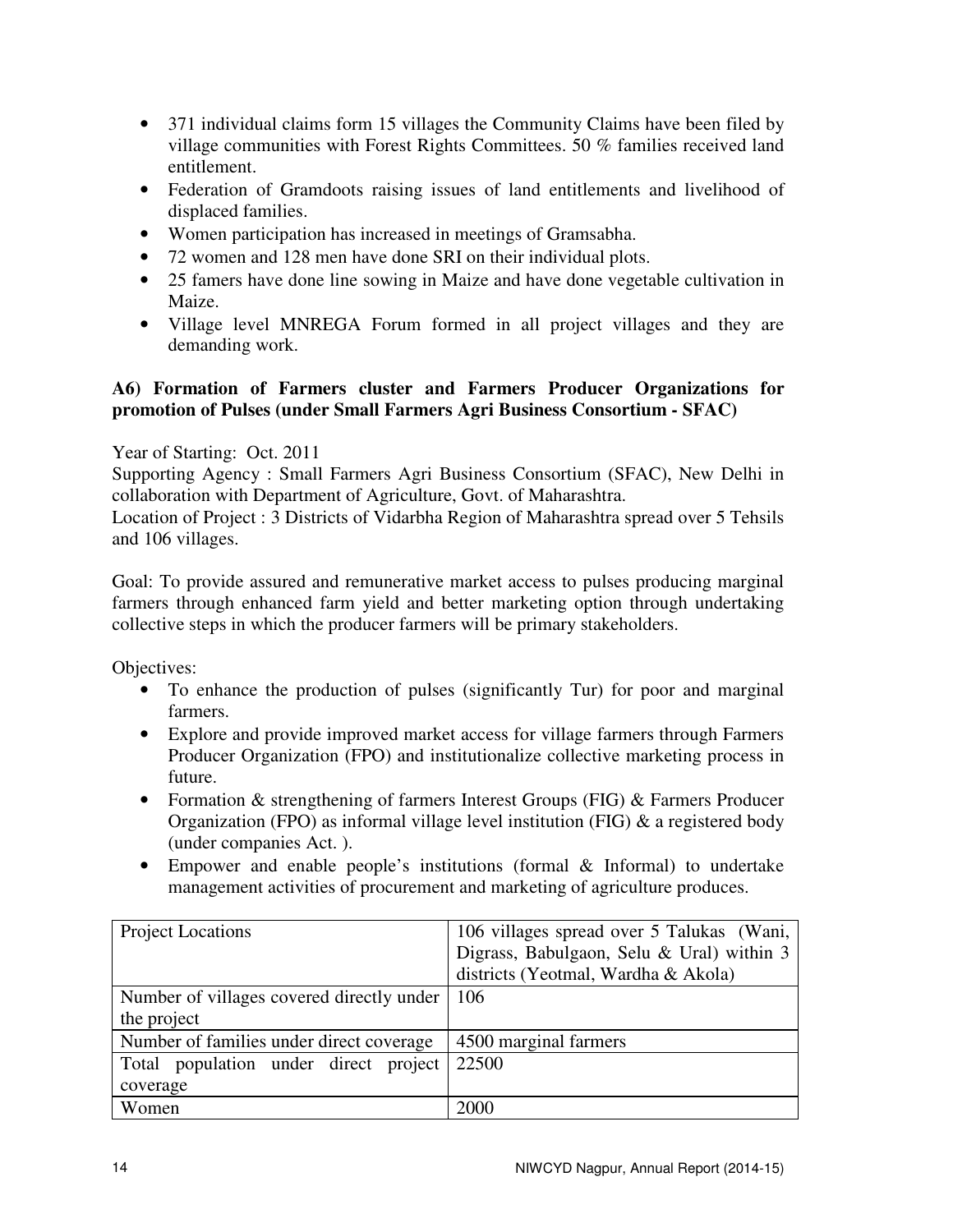| Men                                     | 2500                                        |  |
|-----------------------------------------|---------------------------------------------|--|
| Social Group, the project works with    | SFAC addresses the problems faced by        |  |
| (Dalits/Tribals/Muslims/Women/ Urban    | marginal farmers in<br>agriculture          |  |
| Poor/ Informal Sector Labour/ MBCs      | (significantly pulses) production<br>and    |  |
| (fisherfolk) etc.                       | assured, remunerative market linkage.       |  |
| Specific Partner communities within the | Marginal farmers those who falls victims to |  |
| Social Group                            | various kind of climatic contingencies and  |  |
|                                         | resulted crop distress. Poor and small      |  |
|                                         | farmers are the focus group.                |  |
| Key Rights based theme focus of the     | Availing the benefits of government         |  |
| project                                 | schemes related to agriculture through      |  |
|                                         | organized actions of Farmers Interest Group |  |
|                                         | and their apex body Farmers Producers       |  |
|                                         | Organization (FPO)                          |  |
| Year of start of project                | Oct. 2011                                   |  |

Key Achievements during the year:

- More farmers joined the project increasing pulses production.
- $35 40\%$  increase in yield of pulses production.
- Marketing of pluses done at APMC.

#### **A7) Vegetable Initiative Programme in Vidarbha, Maharashtra (SFAC)**

#### Year of Starting : Jan. 2013

Supporting Agency : SFAC, New Delhi

Location of Project: Clusters in Nagpur, Chandrapur, Bhandara, Gondia and Gadchiroli districts, Maharashtra.

Objectives :

- Strengthening of farmers interest groups for vegetable production
- Promotion of Farmer Producer Organization (FPO) and Collective Marketing

Achievements :

- Members trained for enhancement of yield of vegetables with cooperation of agriculture department.
- Farmer producer Company Nagpur started vegetable marketing through two vending carts within the city.
- Initiated marketing as Kissan Mandi in two colonies of Nagpur for selected FPO of Nagpur, Bhandara and Gondia districts.

#### **A10) Farmer Producer Organization Development Program, MP**

Date of Starting : August 2013 Supporting Agency : SFAC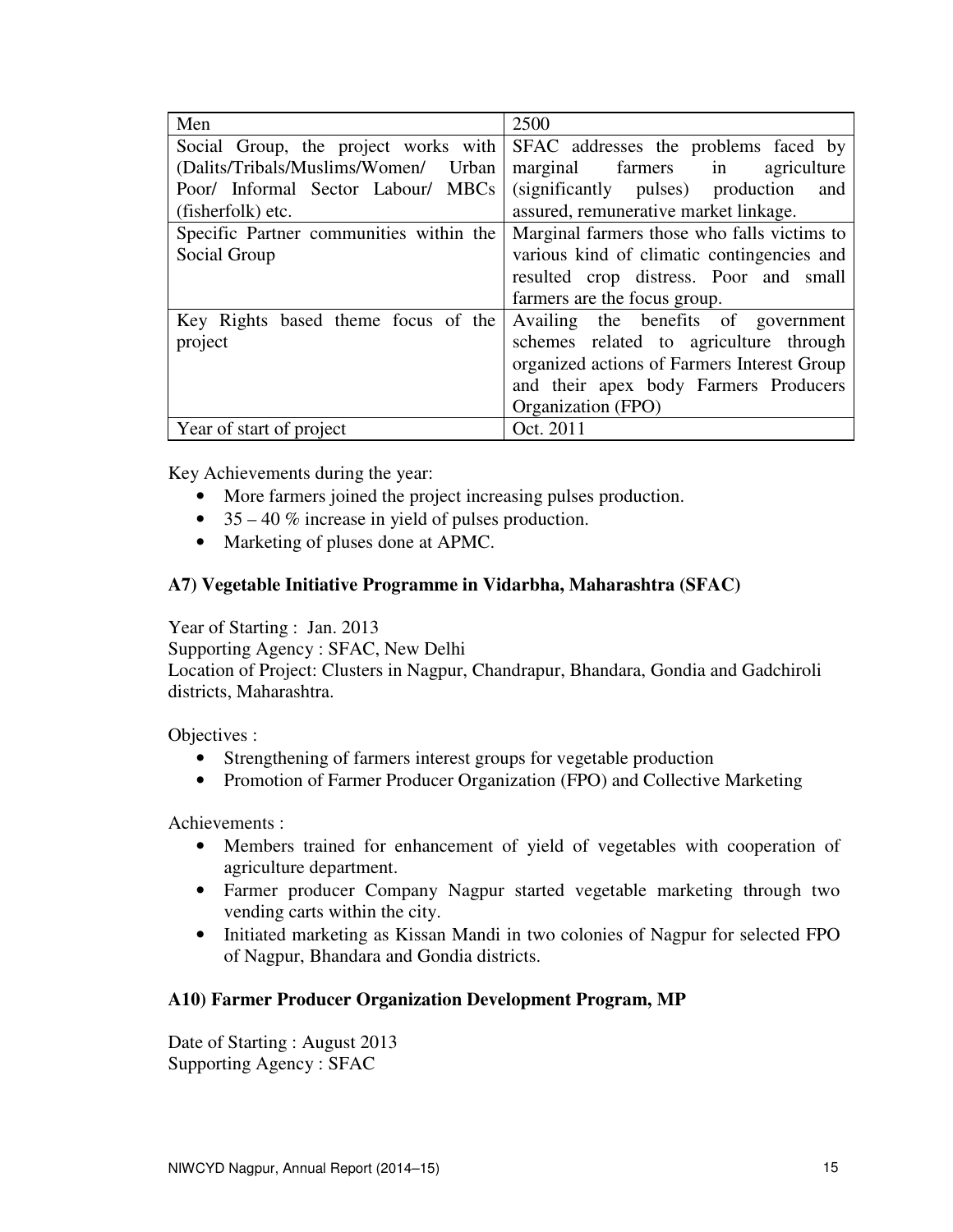Location of Project : Block Mandla District Mandla, Block Niwas District Mandla, Block Samnapur & Mehandwani District Dindori, Block Balaghat, Block Ujjain, Badnagar, Sujalpur, Shahjapur, District Ujjain, Block Mandsaur, Neemuch, manasa. Coverage: No. of Villages - 125 Target Population Coverage: No. of families - 12000

# Objectives :

- The objective of the proposed program is to increase the agriculture productivity of the various crops in the region.
- The direct impact of improved agriculture productivity would be the increased food security for the households who currently report household food availability between 3-9 months in the year.
- To facilities the empowerment of farmer /producers though assistance for Mobilization, Organization in to association .cooperatives etc. for their increased participation in planning, marketing technology dissemination and agro processing etc.

| No.                         | Activity                | No. of members | Output                                      |  |
|-----------------------------|-------------------------|----------------|---------------------------------------------|--|
|                             | Formation of the        | 10566 farmers  | Till date 587 Farmers interest group have   |  |
|                             | <b>Farmers</b> Interest |                | been formed & 10566 farmers have been       |  |
| Group(FIG)                  |                         |                | mobilized.                                  |  |
| $\mathcal{D}_{\mathcal{L}}$ | Farmers<br>Interest     | 587 group      | Training was organized for the farmers for  |  |
| Group Training              |                         | members        | the treatment of the seed, Formation of the |  |
|                             |                         |                | FPO, its objectives & importance.           |  |
|                             |                         |                |                                             |  |
| 3                           | <b>Share Collection</b> | 587 group      | Till Date collection of share in all the    |  |
|                             |                         | members        | blocks is above 7 Lakhs.                    |  |
| $\overline{4}$              | Registration            | 587 group      | Till date pan card, DIN number has been     |  |
|                             | Process                 | members        | created of the farmer & FPO board register  |  |
|                             |                         |                | have also been prepared.                    |  |

Activities carried out during the year:

Impact of Interventions :

- Farmer started seed treatment in proper manner.
- Most of the farmer started line sowing in method.
- Farmers have understood the importance of the FPO its main objective & importance.
- Farmers have understood the importance of collection of the share money, by opening the bank account.

# **A8) Agriculture income enhancement program for Mahakusal region Madhya Pradesh**

Date of Starting: May-2013 Supporting Agency: SDTT Mumbai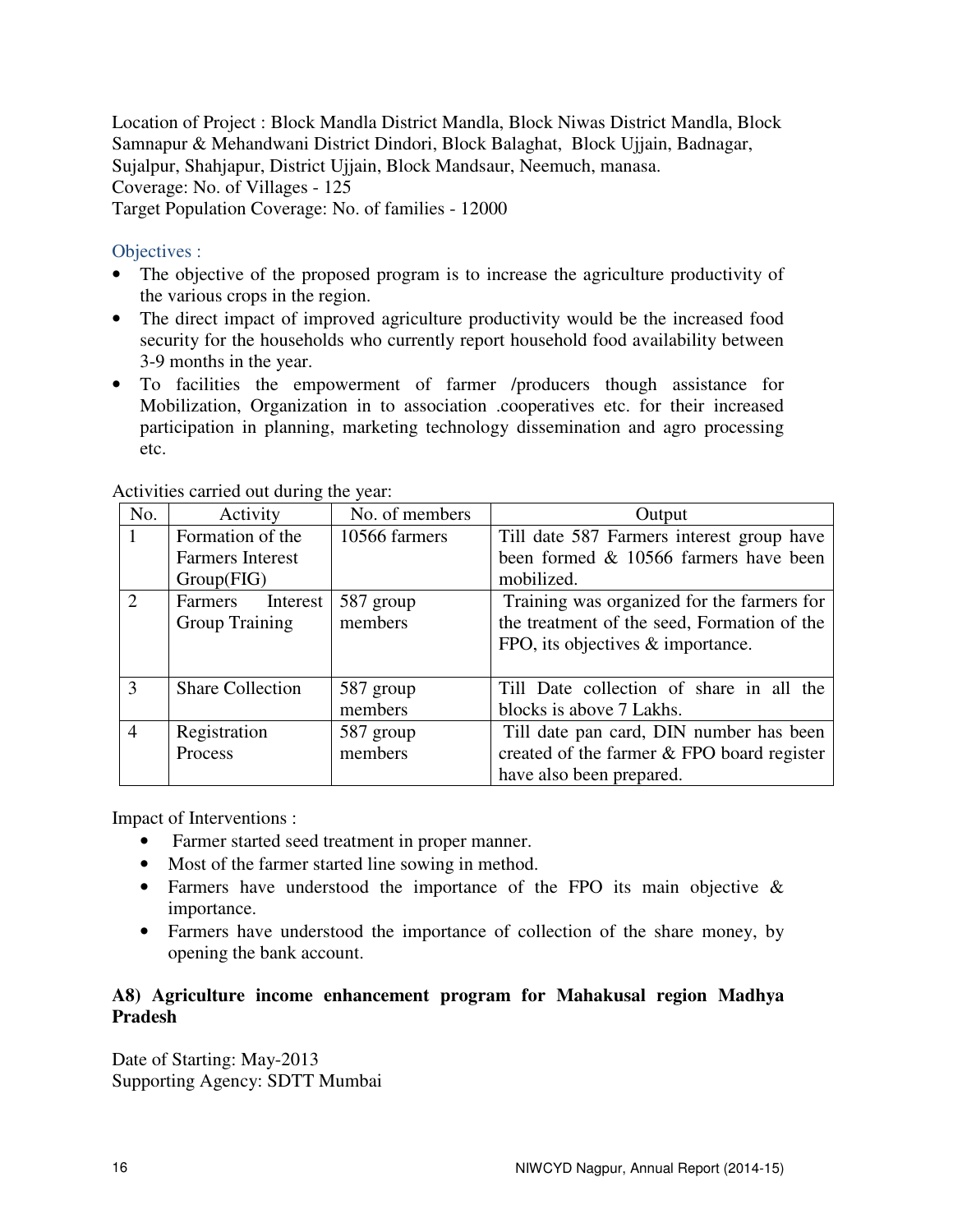Location of Project : Block Amarpur, Bajag, Karanjiya Medhwnai, District Dindori & Niwas Block District Mandla, State Madhya Pradesh Coverage: No. of Villages - 89 Population Coverage: No. of families - 10000

Objectives :

- The objective of the proposed program is to increase the agriculture productivity of the various crops in the region.
- The direct impact of improved agriculture productivity would be the increased food security for the households who currently report household food availability between 3-9 months in the year.

Impact of Interventions :

- 2000 Farmer started seed treatment in proper manner.
- 30 farm school stablished as a model FFS have been good in terms of delivering the knowledge of the techniques.
- Most of the farmer started line sowing in maze.
- Most of the farmer engaged in vegetable cultivation for home consumption as well as marketing
- Most of the Lead farmers could satisfactorily explain the various steps in SRI, but many could not explain clearly the rationale behind the specific steps.
- For example, all farmers mentioned that proper spacing of paddy during transplanting is essential to enable weeding by use of Weeders later on.

# **A9) CAIM Sub-Project Balapur, Dist Akola, Maharashtra**

- Micro-plan prepared for 22 villages for water structure development and land treatment.
- Land development completed in seven villages.
- Seven water structures, nala bunding completed.
- Various govt. agriculture schemes provided to marginal farmers.

#### **A10) Non Conventional Energy Awareness Programme**

- Awareness created in three villages of Mandla district, MP.
- Solar lamps provided to 70 families in one village

# **B. CHILD RIGHTS AND EDUCATION**

# **B1) Girl Child Protection Project, MP**

Date of Starting : Oct. 2009 Supporting Agency : Paul Hamlyn Foundation Location of Project : Bhopal, Itarsi & Katni railway platforms Population Coverage : 150 Girls living on railway platforms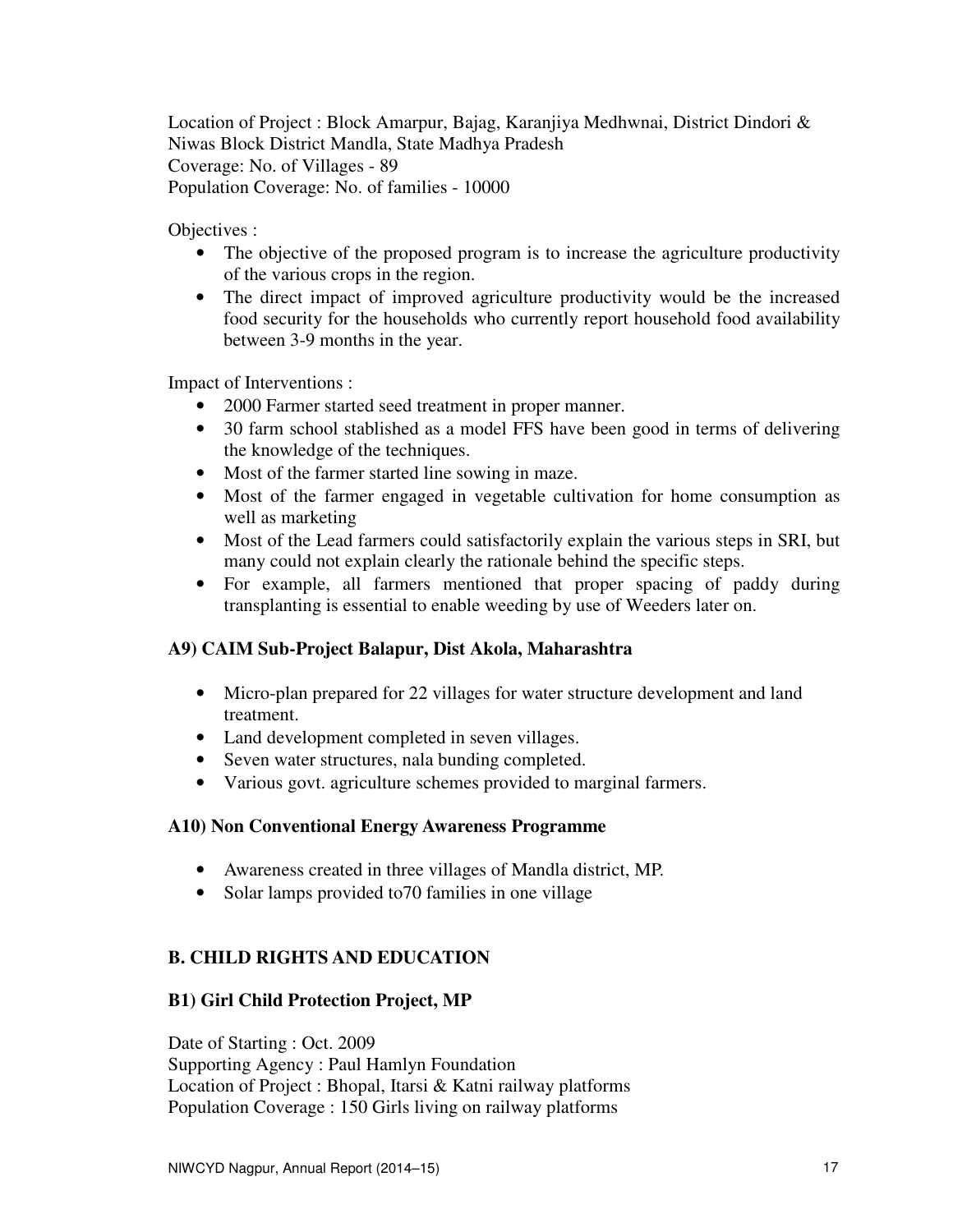Objectives:

- 1. To ensure the rehabilitation of girls in need and care protection and their linkages with education.
- 2. To prepare the children to return back to home from railway platforms and JJ institutions.
- 3. To provide a safe and caring environment in JJ girl's institutions and mobilizing staff participation in processes.
- 4. To sensitize and develop the capacities of JJ institutions/CWC/Juvenile Justice Boards and railway authorities for proper rehabilitation of the children.
- 5. To build the alliance with organizations to advocate the issues in child protection.
- 6. To bridge the resource pool for development of infrastructure in institutions from government and civil society organizations.
- 7. To organize de-addiction processes with the girls on platforms.
- 8. To draw special attention on girl child and child labor for linking them with education on railway platform.
- 9. To develop a model of rehabilitation of the platform children in the State of Madhya Pradesh.
- 10. To build the capacities of girls in need of care and protection through their skill development and vocational trainings.

| #              | Name & brief description | Date $&$    | <b>Beneficiaries</b> | Remarks               |
|----------------|--------------------------|-------------|----------------------|-----------------------|
|                | of the activity          | Location    | covered              |                       |
| 1              | Family tracing & Home    |             | 45                   |                       |
|                | placements               |             |                      |                       |
| $\overline{2}$ | Sensitization meeting of | Bhopal.     | 222                  | 12 meetings           |
|                | Bal Adhikar Mitra        | Katni &     |                      |                       |
|                |                          | Itarsi      |                      |                       |
| 3              | Home studies             | Harda,      | 03                   |                       |
|                |                          | betul $\&$  |                      |                       |
|                |                          | Vidisha     |                      |                       |
| 4.             | Meeting with youth /     | 24 sessions | 15                   | Drawing Competitions, |
|                | younger children         | organized   |                      | Picnic, film show,    |
|                |                          |             |                      | Health check-up,      |
|                |                          |             |                      | counselling           |

Activities carried out during the year:

Major Achievements:

- 158 children tracked from railway platform and 44 sent back to their homes.
- Bal adhikar mitra mobilized for shaping up the child protection net at railway stations.

Case Study : We do not want to go back in family

Divya is 13 year old girl. Her father's name is late Ghand Rao Jar & mother' Name is Rekha jar , tracked by RPF 10.30 at Night on Bhopal Station.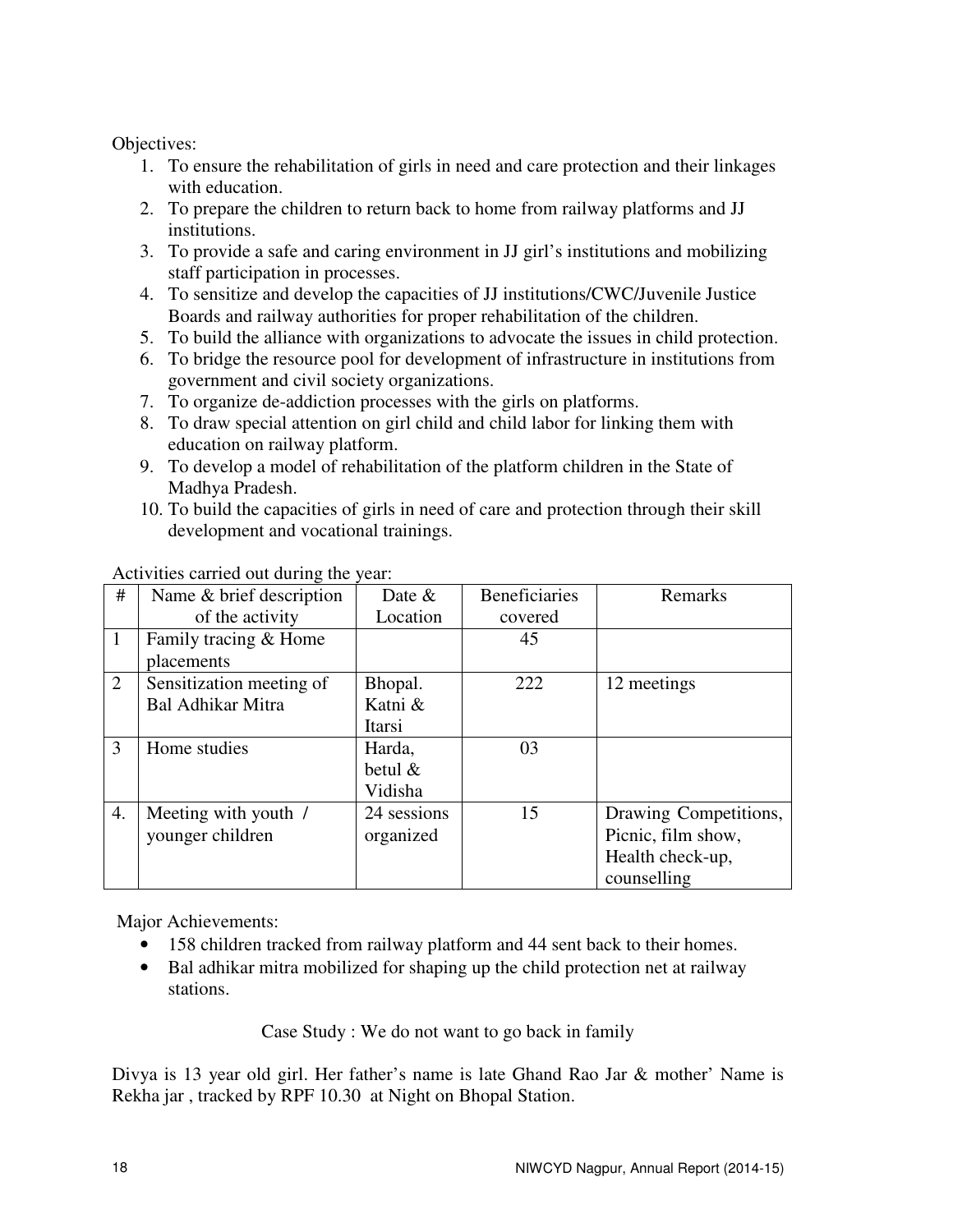Due to mistreatment of her step father she runaway from home with her younger sister Durga. She said my mother work as a nurse in private hospital at Nagpur. After 2nd marriage of my mother, my family was broken down. My step father's behaviour was very bad for us. Most of the time he shouted and used bad words for us, therefore most of the time we (me & my younger Sister) are disturbed and not doing our studies properly.

One day due to complain of my father my mother beaten me, my only fault was that I have not given a glass of water to him on proper time & that time my younger sister Durga told me we will not tolerate all this things again. We left from home and came to station and caught the 1st train which we had got that time".

Through the order of CWC Divya & Durga temporary Sheltered in Shelter home where they continue their studies  $\&$  life skill seasons. After counselling they have decided to go and study in Nagpur in a Government run Home But not in their family.

# **B2) Rajiv Gandhi National Creche Programme – MP, CG and Maharashtra**

Total 271 Creches are being run by the organization in three states – 90 in Chhattisgarh, 60 in Madhya Pradesh and 121 in Maharashtra. 6775 children from tribal, dalit and BPL families are benefited from this scheme. The programme is supported by Central Social Welfare Board, New Delhi.

# **B3) Girls Education Program, MP**

Date of Starting: July 2011 Supporting Agency: Room to Read India Trust, Delhi Location of Project: Ghoradongri, District Betul (MP) Population Coverage: 125 Girls of 6<sup>th</sup> and 7<sup>th</sup> Standard

Objectives:

The short term as well as long term objectives of the project is as under;

- To strengthen the capacities of girl children enrolled in  $6<sup>th</sup>$   $8<sup>th</sup>$  standard of the school under the project.
- To train the girl children on life skills.
- To help the children through supportive tutoring and mentoring for quality education.
- To motivate and mobilize parents / community participation in completing girl children education from the project area.

Activities carried out during the year:

| # | Name $& b$ brief description of the | Date & Location           | Beneficiaries covered             |
|---|-------------------------------------|---------------------------|-----------------------------------|
|   | activity                            |                           |                                   |
|   | Life Skill Training                 | 13-19 Sept<br>02 - 06 Nov | 65 Girls of 8 <sup>th</sup> Class |
|   |                                     |                           |                                   |
|   | Girls group activities              | Oct-Dec                   | 204                               |
|   | Child rights campaign – Bal         | 14-20 Nov                 | 400                               |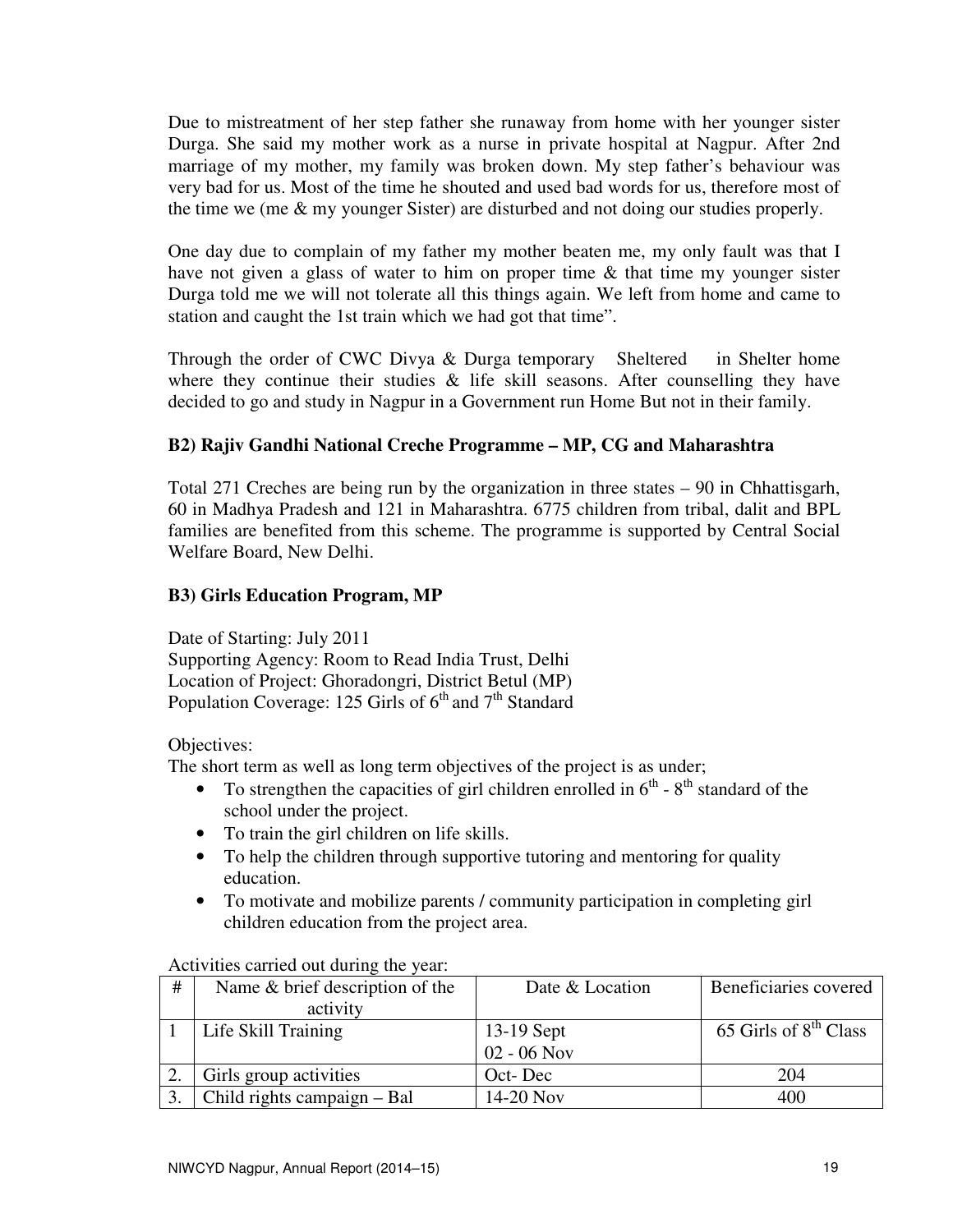| Adhikar Smaran Abhiyan          |              |     |
|---------------------------------|--------------|-----|
| World Hand wash day celebration | 15 October   | 197 |
| School Management committee     | 29 September |     |
| training                        |              |     |
| <b>Tutoring Support</b>         | $Sep - Dec$  |     |

Major Outcomes:

- 197 Girls and teachers supported the World hand wash day program.
- 123 girls are reflecting enhanced education levels through tutoring support.

#### **B4) CHILDLINE, Wardha, Maharashtra**

The project started with support from Childline India Foundation, Mumbai from Jan 2012 at Wardha. During the first three months of the project office was established, staff was appointed and outreach meetings were conducted in the city for awareness of the scheme.

Total Calls made for outreach : 3,136 Children given Institutional Support : 230 Children supported through Childline Center for shelter & rehabilitation : 2170

#### **B5) CHILDLINE, Mandla, Madhya Pradesh**

The project started with support from Childline India Foundation, Mumbai from Jan 2013 at Mandla, MP. During the first three months of the project office was established, staff was appointed and outreach meetings were conducted in the city for awareness of the scheme.

Total Calls made for outreach : 209 Children given Institutional Support : 208 Children supported through Childline Center for shelter & rehabilitation : 668

#### **B6) Improving access to education for marginalized children in Bhopal and Rajgarh districts (Madhya Pradesh)**

Year of Starting: May 2014 Supporting Agency: ACTIONAID Location of Project: Bhopal and Rajgarh

Coverage:

| District      | <b>Block</b>              | Community             | School | Village / Basti |
|---------------|---------------------------|-----------------------|--------|-----------------|
| <b>Bhopal</b> | Fanda                     | Muslim                | 71     | 40              |
| Rajgarh       | Sarangpur,<br>Narsinggarh | Nat, Sansi,<br>Kanjar | 30     | 19 villages     |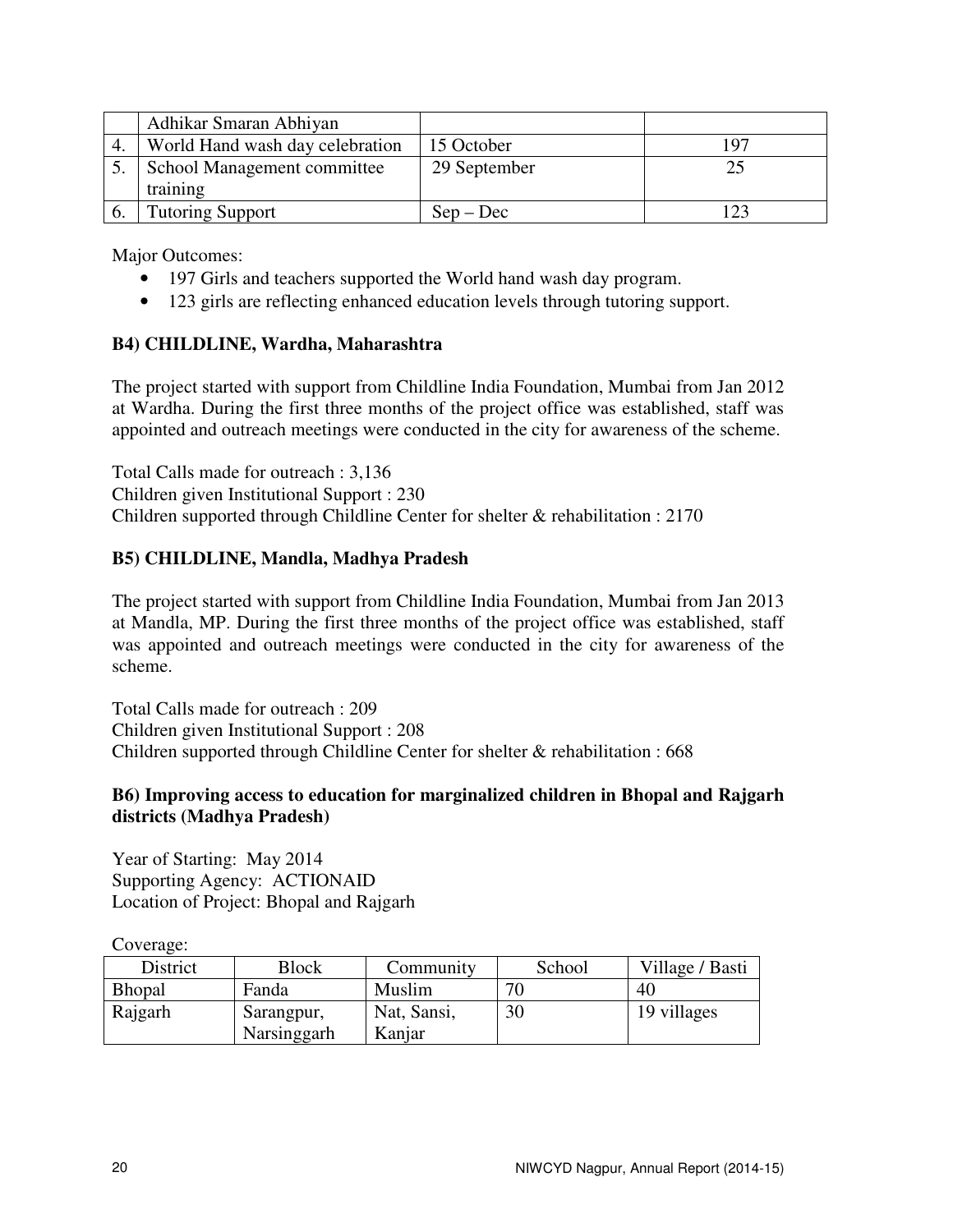Objectives & Strategies:

- To provide support to young people from poor and excluded communities to complete university education.
- To support government elementary schools to provide quality, non-discriminatory and universal education.
- To strengthen school governance systems in target schools through training and empowerment of Panchayat, / ULBs and SMC members.
- To ensure access to quality and free elementary education for all children from poor, marginalized and excluded groups in the target areas and beyond, through media mobilization and advocacy work.
- To reduce the number of children participating in child labor and increase exchild laborer enrolment and retention rates in elementary schools in the target areas.
- To build a strong alliance of like-minded organizations and people to influence education policy at state and national level to ensure quality and universal education for all.

| #              | Name & brief description of the       | Date & Location | Beneficiaries covered |
|----------------|---------------------------------------|-----------------|-----------------------|
|                | activity                              |                 |                       |
|                | Base Line survey                      | July            | 45 communities & 65   |
|                |                                       |                 | schools               |
| 2              | <b>Enrollment Drives / Enrollment</b> | $June - July$   | 64                    |
| 3              | Training of school management         | 24-25 November  | 160                   |
|                | committee                             |                 |                       |
| $\overline{4}$ | Training on budget tracking           | 16 December     | 54                    |
| $\overline{5}$ | District level sharing meeting        | 23 December     | 32                    |

Major Activities carried out during the year:

Key Achievements during the year;

- 23 college going youths (18 Female  $& 5$  Male), who belongs to dalit  $& 23$  minority communities are selected to support their tuition fee of college.
- Children cabinet of 64 schools are activated and trained on their participation**.**
- 135 children in work are identified and mobilised to link them with education**.**

#### **B7) Smile –Soul**

Date of Starting : August 2013 Supporting Agency : IGSSS, Delhi Location of Project : Bhopal Population Coverage : 14233

Objectives:

- The short term as well as long term objectives of the project is as under;
- To create spaces for self discovery and exploration through exposure and experiential learning. (Counseling, mentoring, youth collectives, youth camps, etc.)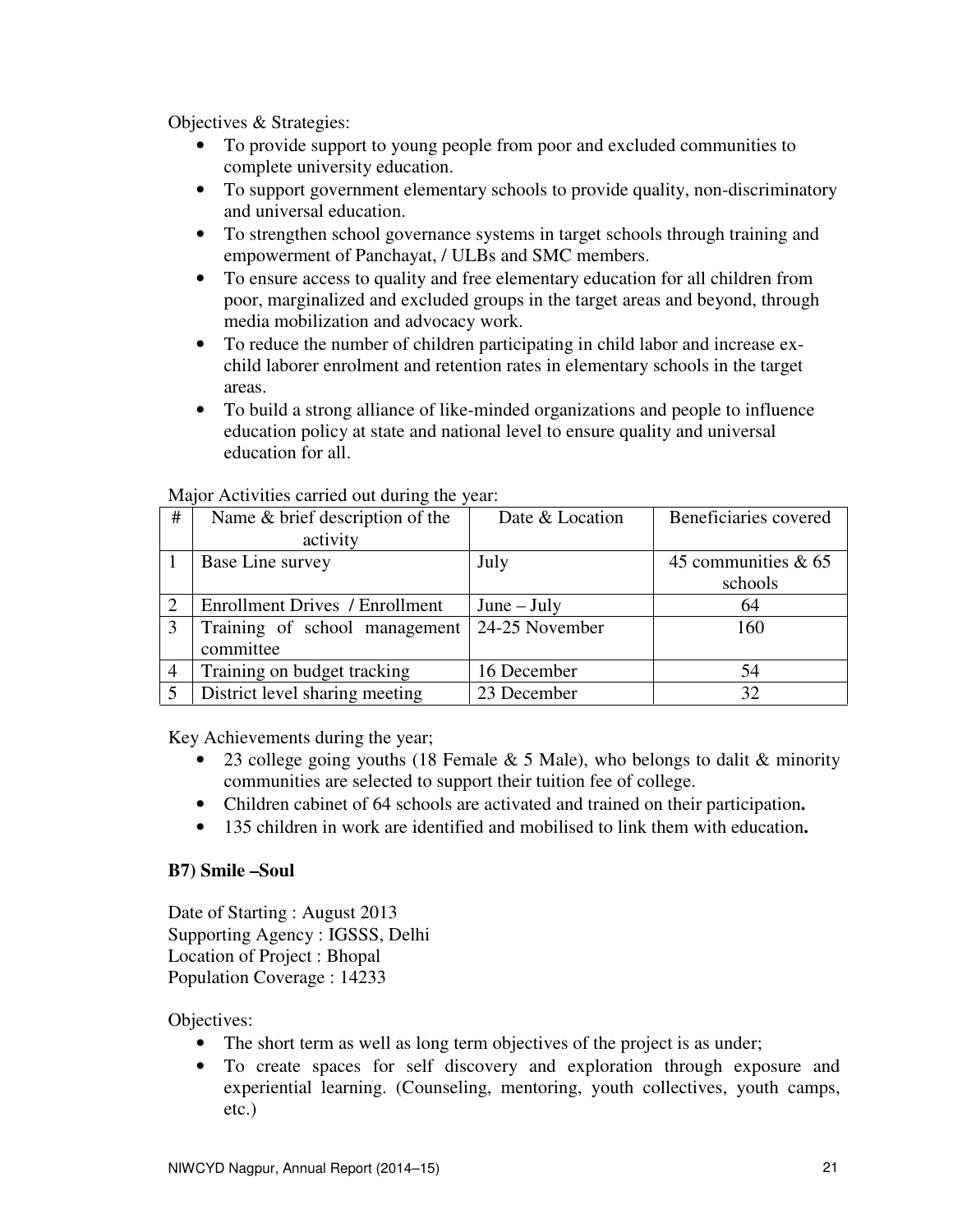- To develop capacity building mechanism for self-development through Life skill and leadership trainings.
- To lead the change in society through self- designed and self-driven campaigns, advocacy on Youth issues

Activities carried out during the year:

| # | Name & brief description of the       | Date & Location  | <b>Beneficiaries</b> |
|---|---------------------------------------|------------------|----------------------|
|   | activity                              |                  | covered              |
|   | State Level Capacity building program | 22-23 April 2014 | 61 Youths            |

Major Outcome :

• 61 youths are trained on e-governance, lok sewa Kendra and use of public forums for grievance re-dresal.

# **B8) Ladli Shelter Home for Platform Children**

The Ladli Shelter home was started in the year 2012 to help the girls surviving on and around the railway platform of Bhopal. This Center was approved by MP Govt. Dept. of Women and Child Development, Bhopal.

Details of the girls supported during the year are as under;

- 113 children supported during the year
- 88 are home placed and 11 referred to other institution

# **B9) Improvement of education opportunities for children and youth in slum areas of Mumbai and Bhopal**

Date of Starting : April 2014 Supporting Agency : Terre Des Hommes (G) Location of Project : Bhopal Population Coverage : 9597 People

Objectives:

- Children below 5 years receive health care as well as pedagogical early childhood development.
- The Children and young People of the Project Region visit school willingly and regularly
- Young people above 15 Years are integrated in Society and actively promote their Rights

Activities carried out during the year :

| # | Name $&$ brief description of the | Date & Location | <b>Beneficiaries</b> |
|---|-----------------------------------|-----------------|----------------------|
|   | activity                          |                 | covered              |
|   | Anganwadi chalo Abhiyan           | 1-13 November   | 2200 children $&$    |
|   |                                   |                 | women                |
|   | Training of ICDS monitoring       | 13 December     | 49 Women             |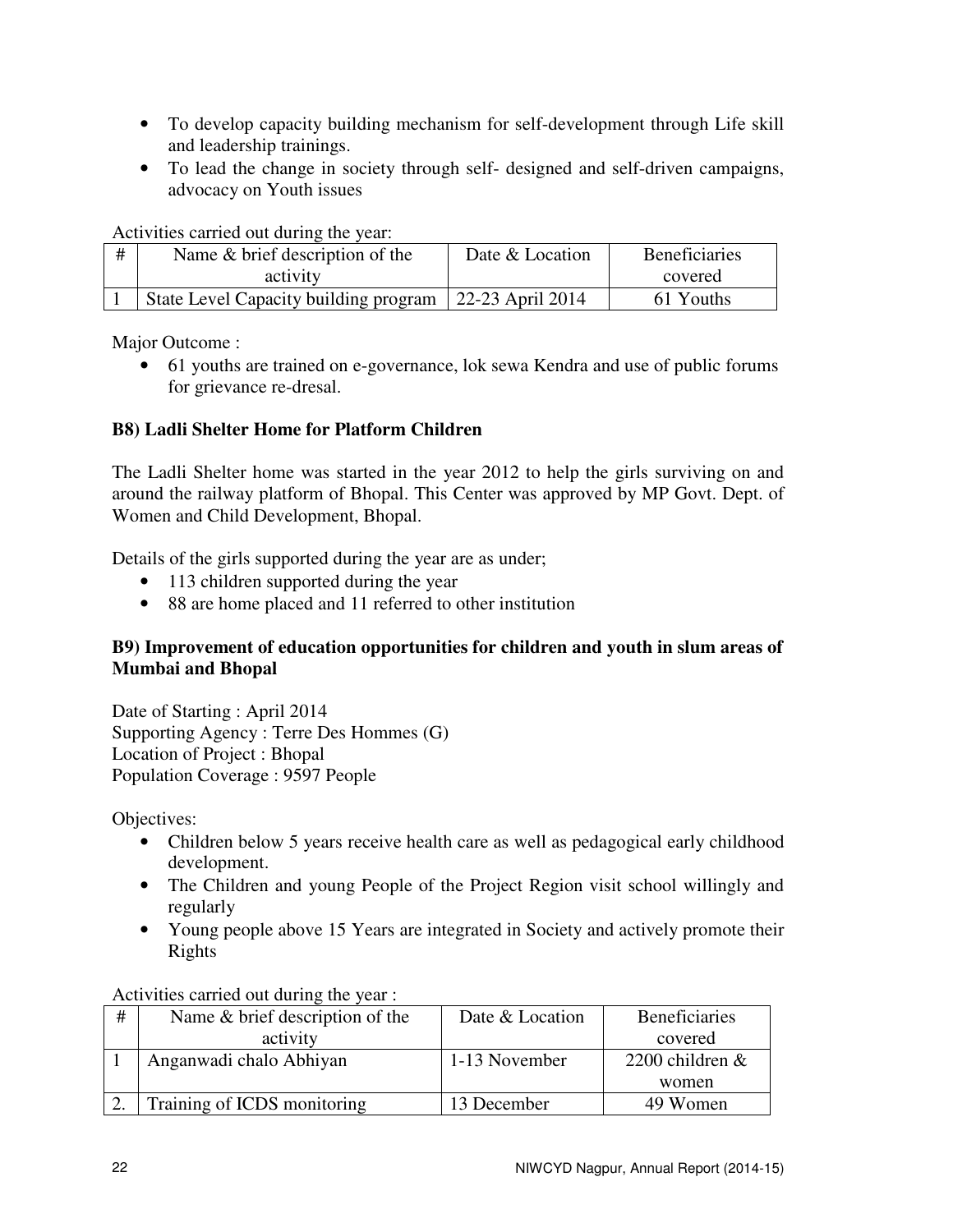|    | committee                           |                |                     |
|----|-------------------------------------|----------------|---------------------|
|    | Celebrating 25 years of UN-CRC      | 14-20 November | 1650                |
|    | Child learning centers              | PC Nagar,      | 100                 |
|    |                                     | Banskhedi      |                     |
|    | Training of school management       | 26 November    | 22 members          |
|    | committee                           |                |                     |
| 6. | Youth Workshop on ecological rights | 26-27 August   | 30 CBO <sub>s</sub> |

Major Outcomes :

- 800 children benefitted by regular health checkups and 20 children are refereed to NRC.
- 100 drop out & slow learners registered at Child learning centers
- 200 youths are informed on vocational training

# **C. HEALTH**

# **C1) Akshya India Global Round - 9 T.B. Project**

Date of Starting : October 2010 Supporting Agency : Lepra Society Location of Project : Vidisha & Raisen Coverage : 12000 people

Objectives:

- To aware the community people on the issue of tuberculosis and its symptoms as well as cure.
- To train the health staff on soft skills regarding tuberculosis.
- To facilitate the rural health care providers and their engagements in the project activities.

| S.No           | Name of Activity                         | <b>Total Meeting</b> | Total        |
|----------------|------------------------------------------|----------------------|--------------|
|                |                                          | &Training            | Participants |
|                | Community & School Sensitization Meeting | 160                  | 3128         |
|                | Soft Skill Training in Health Staff      |                      | 107          |
| 3              | Rural Health Care Provider Training      |                      | 44           |
| $\overline{4}$ | <b>International Women Day</b>           |                      | 242          |
|                | World T.B Day                            |                      | 237          |
| 6              | <b>Sputum Collection Centers</b>         |                      | 1216         |

#### Activities carried out during the period

Major Achievements :

- More than 7000 people mobilized on issue of TB.
- Around 1200 cases refereed to health department from field area.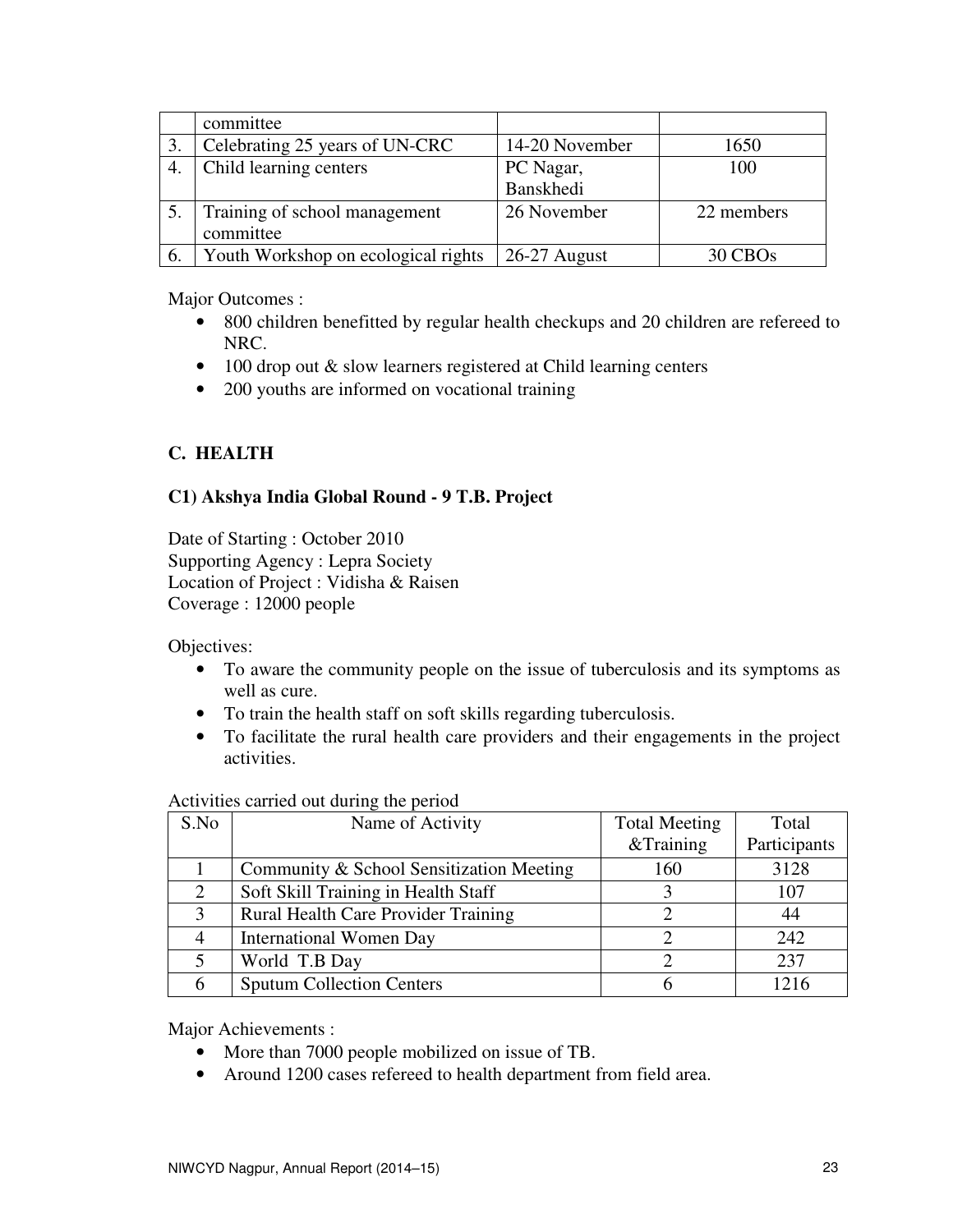#### **C2) Mobile Medical Unit, Madhya Pradesh**

Ambulance was made available to the project area in Baiga Chak, Dindori district, Madhya Pradesh. This mobile medical unit covers 52 villages in the region and is equipped with medical facilities and medicines. One doctor and nurse accompanies the unit on weekly camps being conducted in different clusters. District Health Officers are actively cooperating in this effort. 6,200 Primitive tribes were covered by the unit. Serious patients and pregnant women are taken to the nearest hospital for further treatment.

#### **C3) Home Based Neonatal Care (HBNC)**

This project is continued in 16 villages of Mansar area of Nagpur district. Regular health services are being made available to new born by women health workers. Child Mortality Rate in the project reduced by more than 40 % due to handling of pneumonia and sepsis cases.

#### **C4) Implement PLA approach with SHGs for improved demand for HNWASH in Sagar district - CBA – PLA (Sanjhi Sehat)**

Date of Starting : December 2013 Supporting Agency : Family Health International Location of Project : 03 blocks of Sagar District (Rehli, Kesli & Devri) Population Coverage : 1833 Self Help Groups

Objectives:

- Build systems & capacities to support implementation, integration and sustaining of PLA process.
- Improve awareness & demand for HNWASH services among women SHG members & the larger community through PLA processes.
- Strengthen linkages with government service providers to ensure access to quality HNWASH services
- Document & report performance, disseminate learnings and support evidence generation for scale up.

| #  | Name & brief description    | Date & Location  | Beneficiaries  | Remarks         |
|----|-----------------------------|------------------|----------------|-----------------|
|    | of the activity             |                  | covered        |                 |
|    | <b>Training of Trainers</b> | 12-17 May, Sagar | 29             | PLA cycle 4-6   |
|    | <b>Training of Trainers</b> | 4-9, August      | 29             | PLA cycle 7-10  |
|    | <b>Training of Trainers</b> | 2-5 December     | 29             | PLA cycle 11-14 |
| 4. | <b>Community Meetings</b>   | Dec14-Feb 15     | More than 5000 |                 |

Activities carried out during the year:

Major Outcomes :

- More than 5000 people mobilized on water, health & sanitation issues during community meetings.
- Demand for toilets generated from field areas.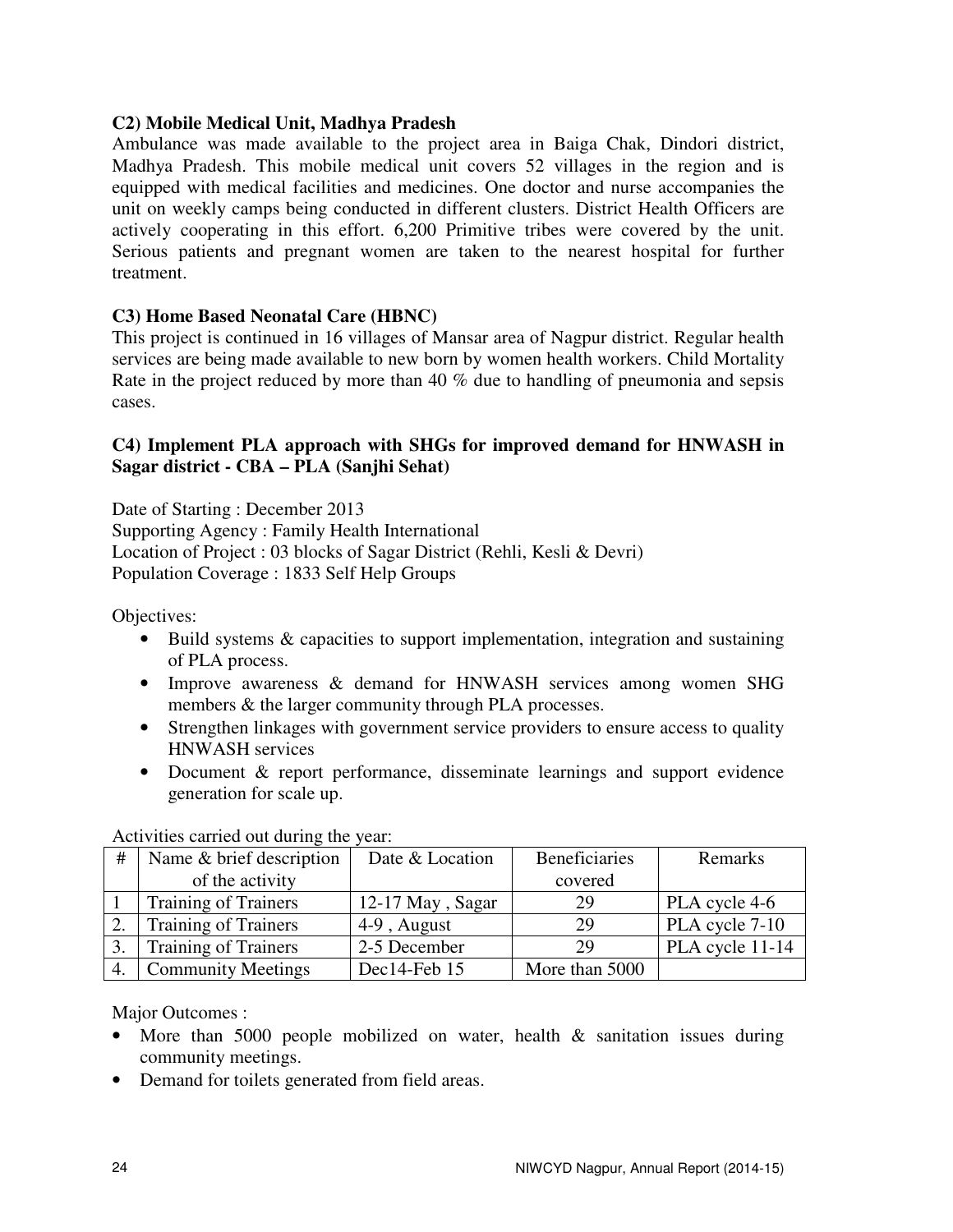# **C5) Promotion of Zinc & ORS for reduction of diarrhea and averting its occurrence in Four districts of Madhya Pradesh**

Date of Starting: August 2013

Supporting Agency: Family Health International Location of Project: 04 Districts (Katni, Damoh, Umariya & Shahdol) Population Coverage: 3000 Rural Health Care Provider

Objectives:

- Enumerate all the villages and create a data base of all RHCPs in four districts classified into A, B, and C categories as per the patient load in the 04 districts.
- Build the disease & product knowledge of the identified RHCPs and drug stores to increase the prescription and usage of Zn & ORS for treatment of childhood diarrhea in the 04 district.
- Ensure regular usage and off take of Zn & ORS by the identified RHCP & drug stores through continuous follow up & detailing.
- Work in close coordination with identified pharmaceutical companies to ensure supplies of Zn & ORS reach the RHCP & drug stores

Activities carried out during the year:

| # | Name $\&$ brief description of the activity | Date & Location | <b>Beneficiaries</b> |
|---|---------------------------------------------|-----------------|----------------------|
|   |                                             |                 | covered              |
|   | Meetings with Rural Health care providers   |                 | 2700                 |
|   | Monthly Coordination meeting                | Monthly         | 19                   |

Major Outcomes :

• Around 2700 rural health care providers are mobilized to use Zn & ORS in treating Diarrhea.

# **C6) Toward Health and Dignity Improving Water, Sanitation and Hygiene (WASH) in Madhya Pradesh**

Date of Starting : Dec. 2013

Supporting Agency : Water Aid, Bhopal, Madhya Pradesh

Location of Project : All Seven Block of Dindori District & Rahali Block of Sagar District

Coverage : No. of Villages - 784

Population Coverage : No. of families - 700000

Objectives :

Building cadre of frontline workers team for triggering and demand generation for toilet construction and improve usage and also promote concept of WASH & bring in behavioural change amongst community in 222 GPs of Dindori and 98 block of sagar district.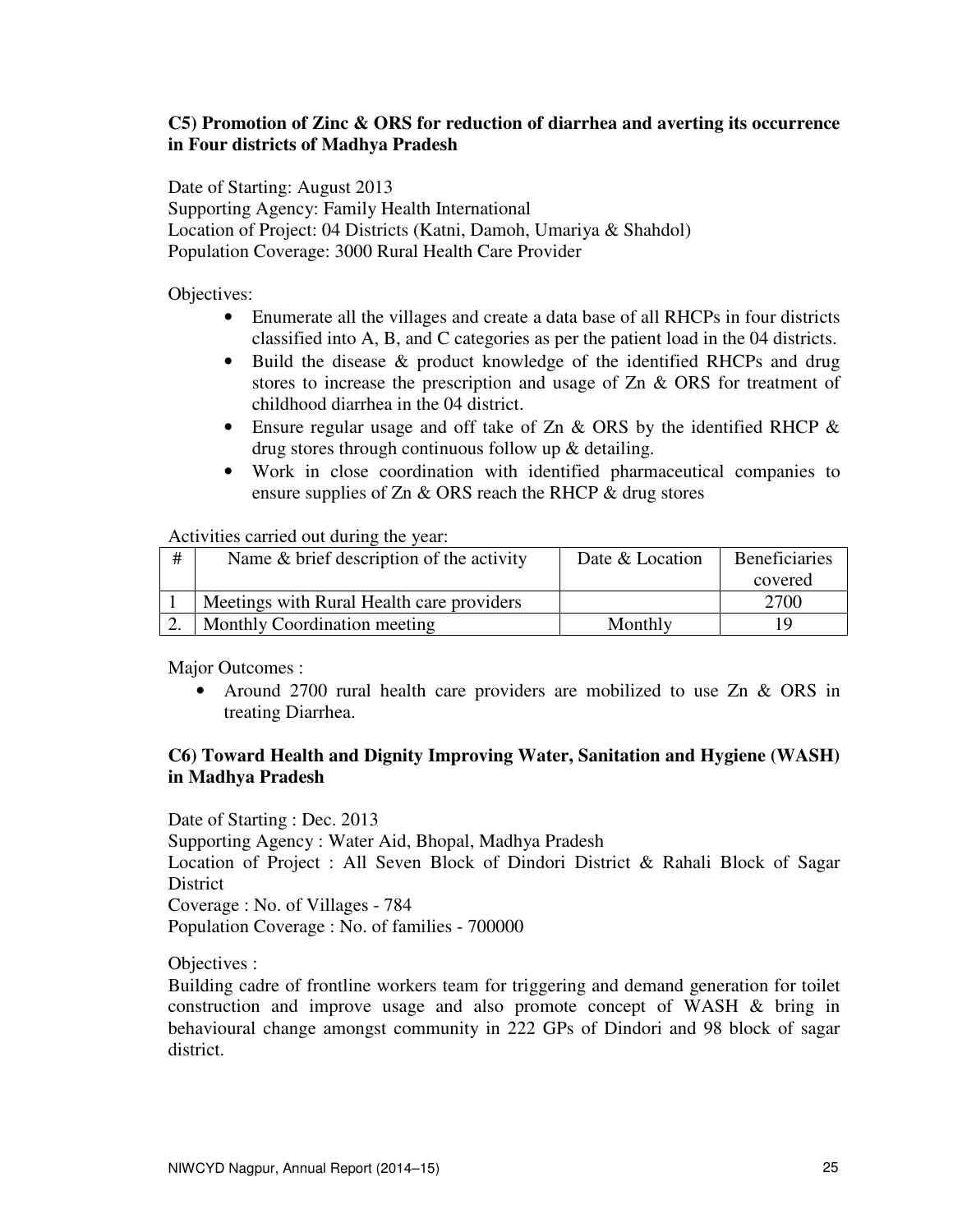Achievements :

- 13000 household toilets constructed by panchayat with project facilitation.
- 40 master trainers trained for CLT
- 160 masons trained for construction of toilets
- Awareness drive conducted in 500 villages for sanitation and potable drinking water.

# **D) WOMEN**

#### **D1) Tejaswini Rural Women Empowerment Programme, MP**

Date of Starting: 2008 Supporting Agency : Mahila Vitt Viksh Nigam Bhopal Madhya Pradesh Location of Project : Block / Mehadwani, Niwas and Bejadandi District Dindori and Mandla / State Madhya Pradesh Coverage : No. of Villages - 131 Population Coverage : No. of families - 7860

Situation Analysis :

The geographical characteristic of the state is one of the major factor by which some of the districts remains far behind in the broader discourses of development. Areas like Mandla & Dindori have the feature of Tribal dominance in its entire population. The traditional community largely depends upon forest and forest related ecosystem for their livelihood.

In the changing circumstances where urbanization as the part of market liberation and globalization has its impact on the living condition of rural and tribal villagers especially women those who contributes the share of their labour for the agriculture production and post-harvesting activities. In this situation, an integrated lookout on the income generation aspects of the rural women has to be considered as an important step towards enhancement of income for the village women.

Programme in brief: Tejaswini Rural Women Empowerment Programme has its broad vision to bring rural women members of the society those who contribute the major share of the population of the entire state at the same time living under persistent poverty and deprivation due various social, political and environmental reasons.

Objectives:

1) Social and Political Empowerment of Rural Poor women

2) Access of government services

3) Enhancement of Income in Targeted House Hold

Achievements :

- 600 groups handed over to MPRLM
- Bank linkage enhanced for livelihood activities of women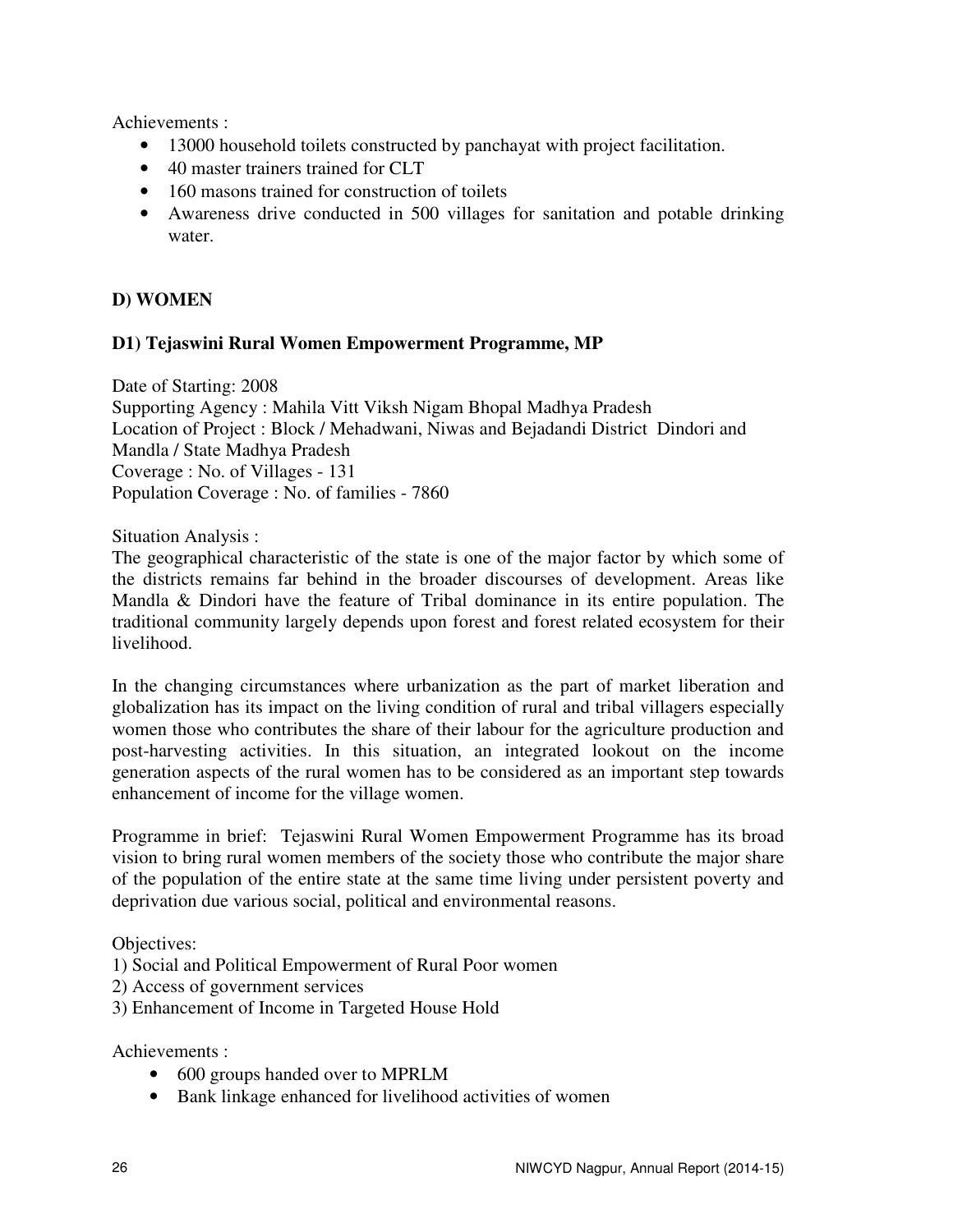• Cluster federation established for management of groups

# **D2) Tejaswini Rural Women Empowerment Programme, Maharashtra**

# Year of Starting: 2010 – 2011

Supporting Agency: MAVIM & IFAD supported programme

Location of Project: 11 districts of Vidarbha Region of Maharashtra spread out 26 Talukas. The programme is running through 27 community managed resource centers (CMRCs) in the region which is the federation of rural women's grass root level institutions (SHGs).

| <b>Project Locations</b>                                    | 2 districts of Vidharbha Region, 2 Tehsils<br>(from 2010 June to 2011 January<br>and<br>continued with the extended 25 CMRCs by<br>January 2011 onwards. Total 27 Tehsils |
|-------------------------------------------------------------|---------------------------------------------------------------------------------------------------------------------------------------------------------------------------|
| Number of villages covered directly<br>under the project    | 840                                                                                                                                                                       |
| Number of families under direct 51,504 families<br>coverage |                                                                                                                                                                           |
| Year of start of project                                    | 2010 June - Launched with 2 CMRCs<br>2012-13 onwards extended the interventions in<br>27 CMRCs.                                                                           |

Key Achievements during the year:

- 1. 230 VLCs were formed. The strengthening process of VLCs undertaken.
- 2. Cumulative monthly savings amount of the SHGs by the end of the 2015 March was Rs 38,143,810/-
- 3. Internal lending activities have started in all Self Help Groups with a 20 50% increase in the loan distribution among the members.
- 4. Bank linkages were done with 2200 SHGs amounting to Rs. 356,336,500/-.
- 5. Private bankers also start to lend the SHGs, the intervention of ICIC bank is significant during this period
- 6. The bank, internal lending repayment rate has also increased from 25–50% comparatively with the earlier period.
- 7. More than 31500 women has benefited directly or indirectly through the convergence activities carried out in the villages.
- 8. Through the productive utilization of micro credit, nearly 40000 women were able to take up opportunities for income generation and livelihood support through on farm and off farm related activities.
- 9. All federations registered under Society's Act, as independent body.
- 10. Integrated approaches with SHGs and farmers groups were also started in the project villages.

# **D3) Silai School Project, MP & CG**

Date of Starting : January 2012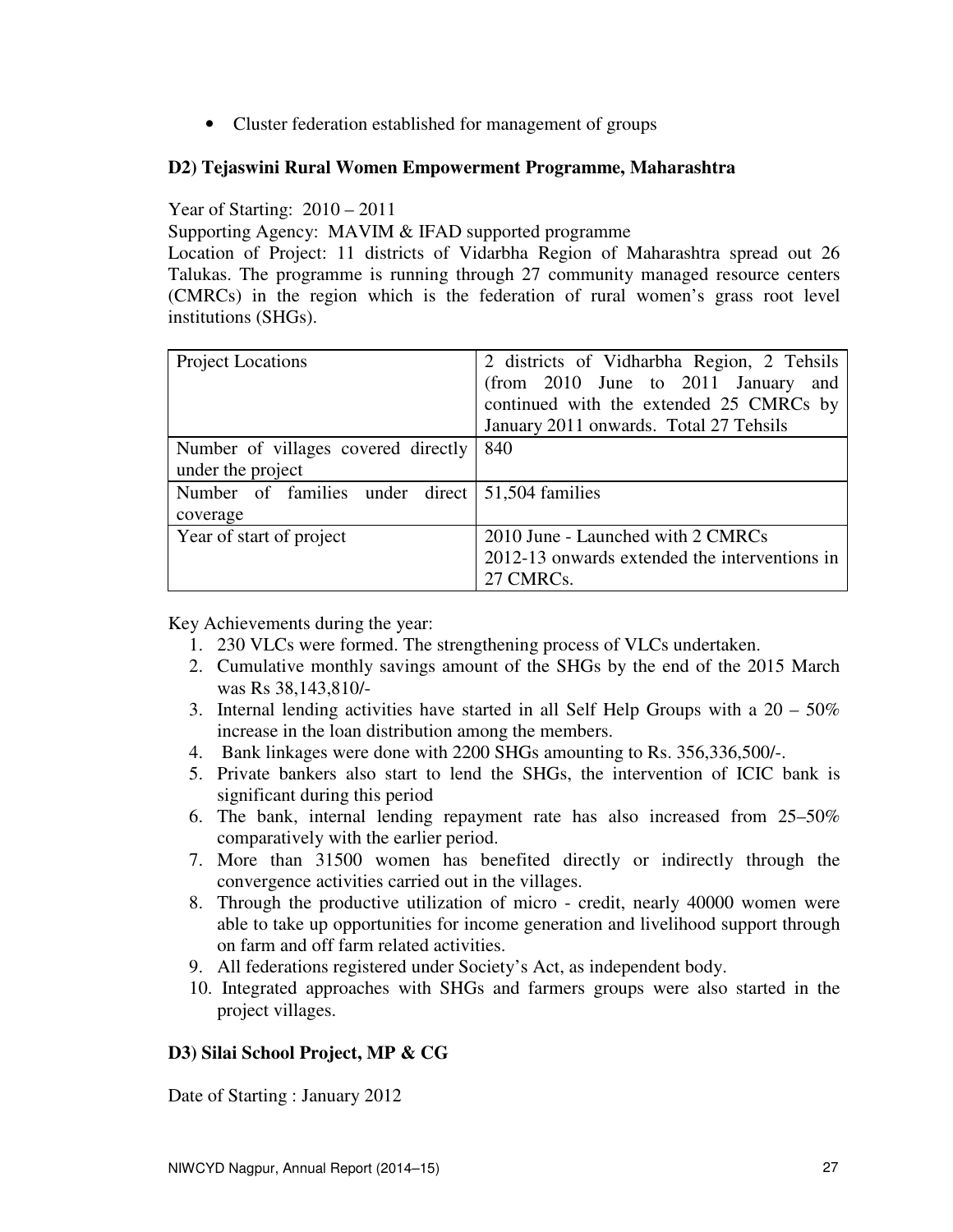Supporting Agency : USHA international Ltd Location of Project : Madhya Pradesh & Chhattisgarh Population Coverage : 220 women

Objectives:

The short term as well as long term objectives of the project is as under;

- To identify and train the rural women for building their capacities around stitching & machine repairing.
- To support and facilitate the Silai school for extension of its activities at village level.
- To discuss and orient the Silai school facilitator on women empowerment issues.

Activities carried out during the year:

| # | Name $& b$ brief description of the | Date & Location | <b>Beneficiaries</b> |
|---|-------------------------------------|-----------------|----------------------|
|   | activity                            |                 | covered              |
|   | Silai School Trainings              | Nov-Dec         | 40                   |
|   | Silai School Training follow up     | Regular         | 260                  |
|   | Opening of New Satellite schools    | Regular         | 260                  |

Major Outcomes:

- 40 New schools initiated during the reporting period.
- 520 Women entrepreneurs from rural & tribal pockets are linked with the Silai school program.
- 3721 women & girls linked with the silai school program.
- 25 women are trained and become as master trainers.

# **D4) Krishisamrudhi Programme (CAIM), Maharashtra CMRC**

Date of Starting: January 2012

Supporting Agency: Convergence of Agriculture in Maharashtra (CAIM), Amravati Location of Project: Buldhana and Akola districts, Maharashtra

The overall goal of the Krishisamrudhi programme is to contribute to the development of resilient production, sustainable and diversified households, on-farm and off-farm livelihoods, allowing households to face production and market risks without falling back into poverty and distress.

The key programme purposes and objectives are ;

- 1. To improve household income from diversified farming and off farm activities
- 2. To render farming system resilient with the introduction of organic and low-input contract farming.
- 3. To facilitate the involvement of farmers groups in primary processing, quality enhancement and marketing.
- 4. To empower women through micro-finance and micro-enterprises.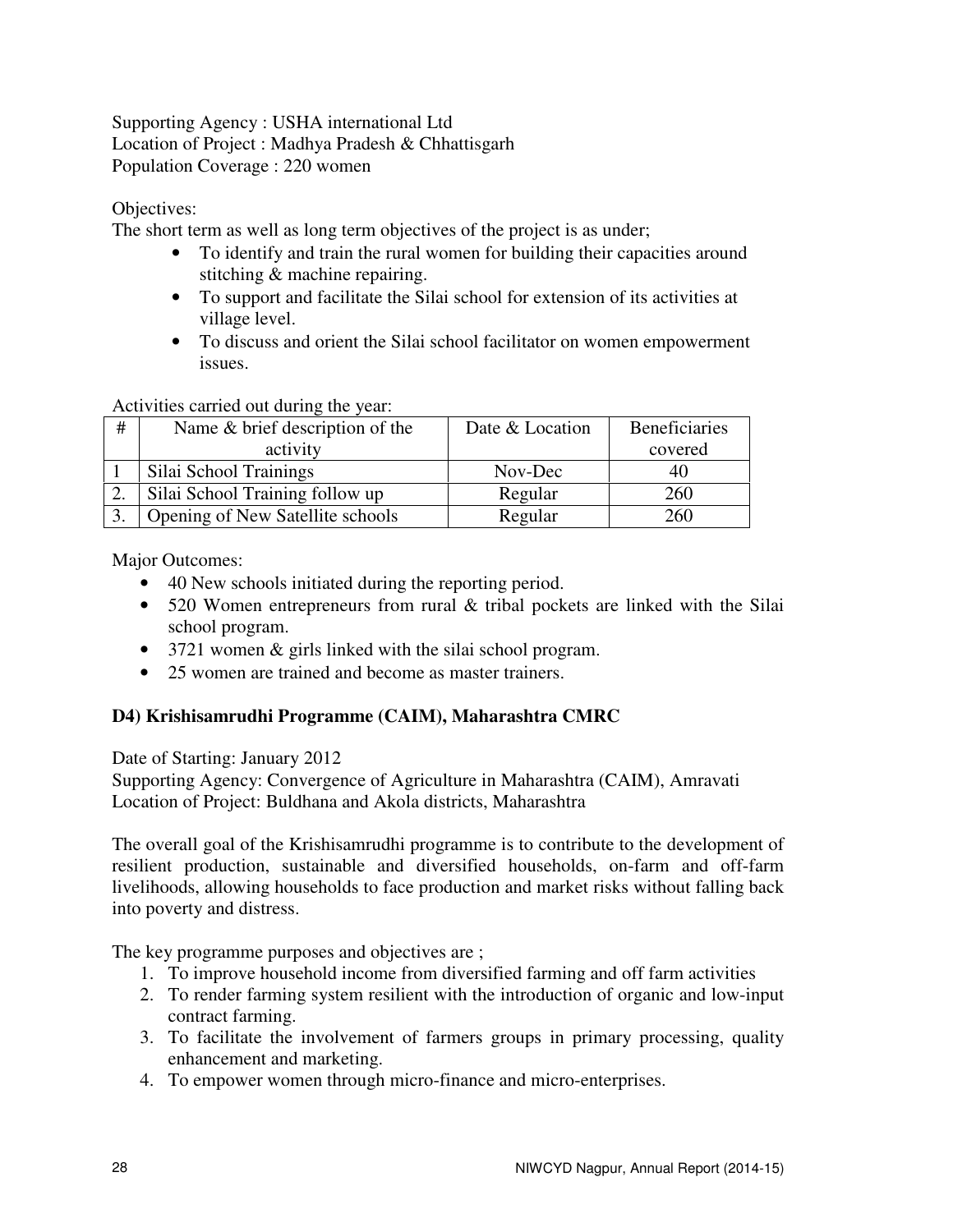5. To achieve convergence of government programmes and resources through ATMA.

Activities :

- General council meetings conducted in each cluster
- Selected BOD members for federation
- Five capacity building trainings conducted for BOD members of 8 CMRCs on management of CMRC, governance, collection of service charges, sustainability and convergence of govt. schemes for SHG
- Capacity building conducted for SHGs for business plan of groups and CMRC
- Credit financial plan prepared by eligible group for bank linkage
- Two trainings conducted for selected 80 women SHG members on income generation.

Achievements :

- 1500 women SHGs were strengthened in eight CMRC
- Women federation formed in all clusters and registered under society act.
- 40 % women SHG linked with bank
- Eight women groups started income generation activities viz. flour mill, grain separator unit, pulverized unit and grass cutting unit.
- 400 ultra poor women members started poultry

# **D5) Awareness and SHG Promotion in Dindori, MP - NABARD**

One training programme of women federation was held in Dindori district for management of SHG and Federation.

# **OTHER ACTIVITIES**

#### **Micro Plan for Livelihood Convergence :**

• Baseline and micro plan prepared for 15 villages in Melghat area of Amravati district, Maharashtra

# **Disaster Relief Program :**

Rehabilitation of flood affected families in Gattabagad village, Dharchula block, Pithoragadh district, Uttrakhand was carried out.

- Permanent house were provided to 32 families.
- One community center provided for children and women activities.
- 103 toilets constructed at the site of transit shelter and permanent houses.

#### **Volunteer Service Program :**

The organization received volunteers with the support of Indo-German Cooperation (DIZ) from Germany. Three volunteers continued and two volunteers arrived in the reporting period for the period of nine months. The details of the volunteers are as under;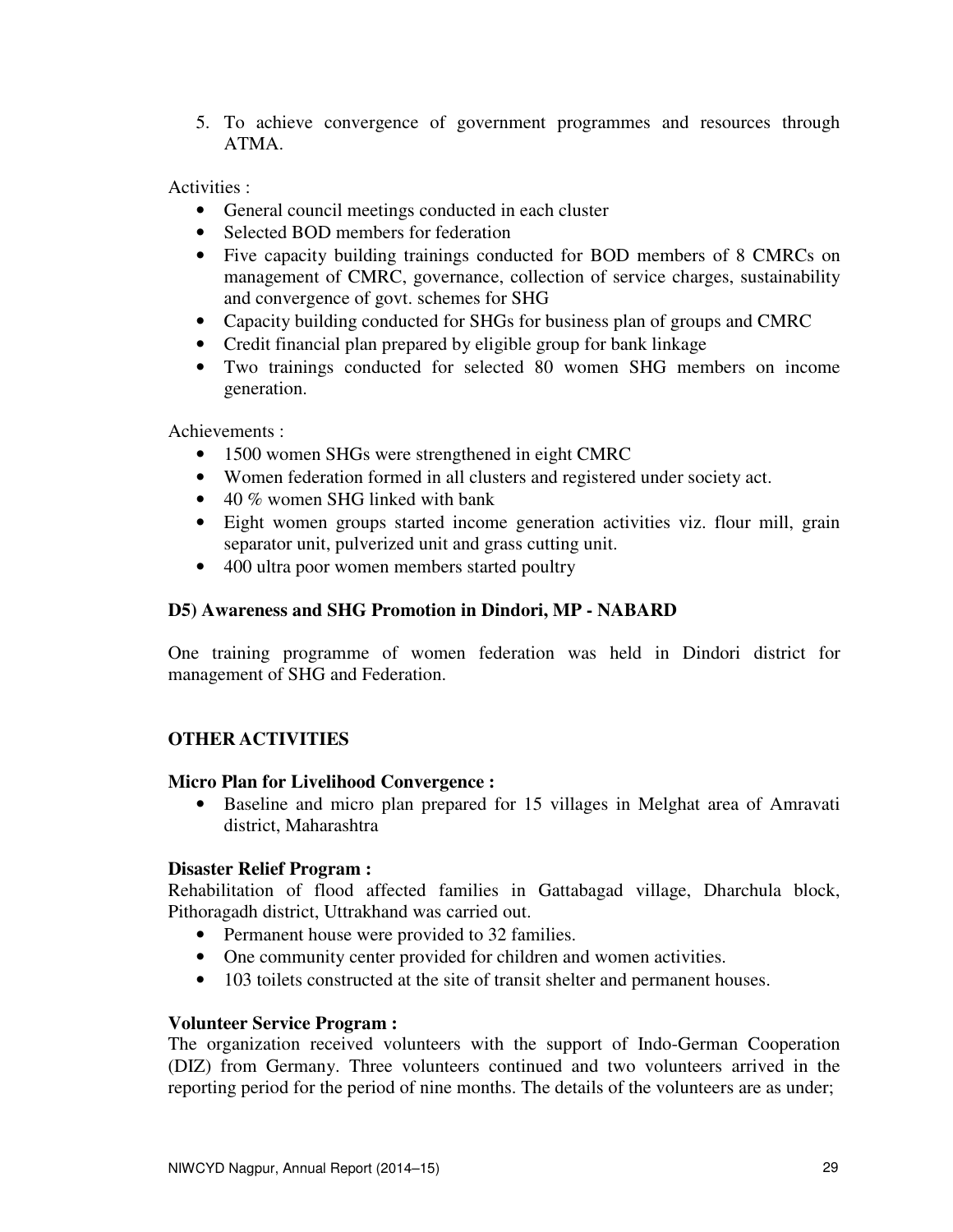- Tim Noah Schmidt worked till August 2014
- Paul Leyer Pritzkow worked till June 2014
- Jacob Zimmermann Worked till August 2014
- Elisabeth Vallentin Joined in August 2014
- Jennifer Riedel joined in August 2014

# **Life Skill Sessions :**

Three life skill sessions done with 72 girls form shelter home & Ojha basti Itarsi. so many issue, were taken in this sessions which are mostly related to their day to day issues and the reasons for run away from their families. Girls who belongs to down trodden society in India facing different atrocities rights from their childhood, hence they get targeted for different kinds of violence.

Many girls have unanswered question which they doesn't ask their parents. This type of session s will help them to understand different situations & how they outcome form this situation. So many discursions were done with girls regarding their gender problems, hygiene, physicality and friends & also including two short movies for their better understanding.

Life skills sessions would help them in future to face the society confidently and not to fall prey the any violence going around them. They are made aware of all the situations of life and given knowledge about the child help line services that is 1098. During the sessions some of the girls were raise their question by written in chits. Some children are shared their experiences about bed touch which was happened with them in past.



During the year, 113 children got counseling  $&$  education support in shelter home.12 children were participated inter school sport activities. 3 to 5 girls on the age of 13 to 16 year were learnt stitching cloths with the support of new initiative "Sabla Kendra" supported by Mrs. Priya Somaiya" .Through the support of staff girls are doing & making